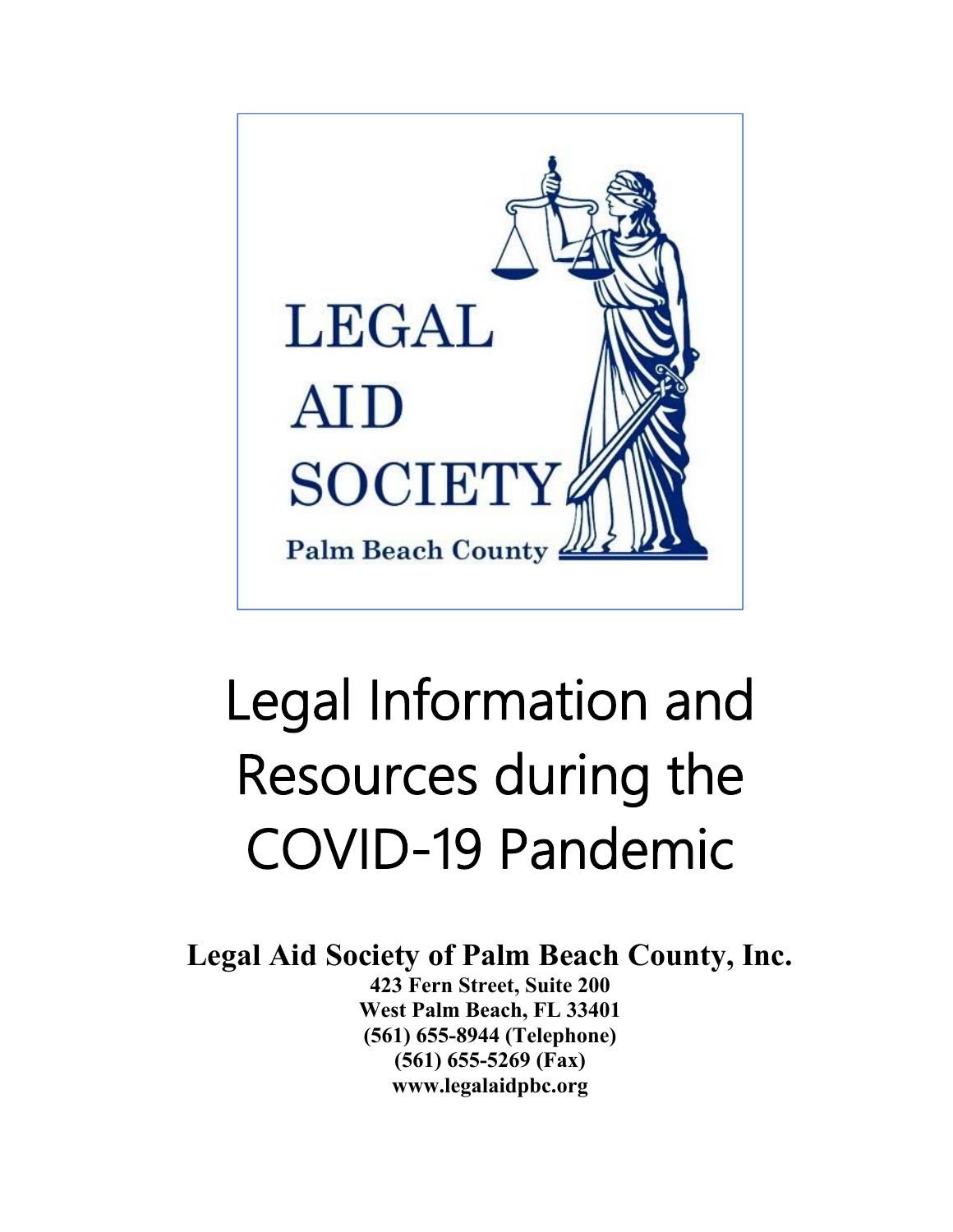

**Executive Director**  Robert A. Bertisch, Esq.

**Administrator**  Michael Spillane

 **Director of Development**  Harreen Bertisch

**Board of Trustees**  David Ackerman, Esq. Claire Arnold F. Greg Barnhart, Esq. Bill Bone, Esq. Patrick J. Casey, Esq. Jeffrey A. Devore, Esq. Melinda Penney Gamot, Esq. Mariano Garcia, Esq. Garry Glickman, Esq. Carey Haughwout, Esq. Jane Kreusler-Walsh, Esq. Richard Lubin, Esq. Rafael J. Roca, Esq. Michael Salnick, Esq. Gary Woodfield, Esq.

**Board of Directors President**  Michelle R. Suskauer, Esq.

 **Immediate Past Pres.** Miriam Acosta-Castriz, Esq.

**First Vice-President** Lawrence P. Rochefort, Esq.

**Second Vice-President** Robert H. Friedman, Esq.

**Secretary**  Scott C. Murray, Esq.

 **Treasurer**  Jerald S. Beer, Esq.

 **Board of Directors**  Leslie Artsis Adams Richard M. Benrubi, Esq. Bridget A. Berry, Esq. Robin Bresky, Esq. Carla Tharp Brown Sarah Cortvriend, Esq. Vincent F. Cuomo Amy Devore Howard D. DuBosar, Esq. Karis Engle Joseph G. Galardi, Esq. Jeffrey F. Gordon, Esq. Richard D. Greenfield Jack P. Hill, Esq. John Howe, Esq. Denise Rappaport Isaacs, Esq. Dwinette Johnson, Esq. Wilnar J. Julmiste, Esq. W. Hampton Keen, Esq. Nancy Lambrecht Jason D. Lazarus, Esq. Daniel Lustig, Esq. Ellen S. Malasky, Esq. J. Grier Pressly, III, Esq. Heather L. Ries, Esq. Matthew Sackel, Esq. Robert M.W. Shalhoub, Esq. Grasford W. Smith, Esq. Rebecca Mercier Vargas, Esq. Gary Woodfield, Esq.

*Legal Aid Society of Palm Beach County, Inc. 423 Fern Street, Suite 200, West Palm Beach, FL 33401* 

Phone:  $(561)$  655-8944 • Fax:  $(561)$  655-5269 • Toll-Free 1-800-403-9353 *www.legalaidpbc.org* 

The Legal Aid Society of Palm Beach County is tracking the many developments and changes in the law that may impact the clients that we serve. We are aware that you have been inundated with news and proposals that are often conflicting as it relates to how to handle important financial obligations. Some proposals have been enacted, some are awaiting congressional approval, and others lack sufficient detail to make them understandable to our clients who just want to earn a living, feed their families and pay their bills.

The information found in this resource guide is not a substitute for legal advice. This is a guide. It is a starting point for residents of Palm Beach County. The purpose of this information is to provide you with knowledge to help you and your family make sound decisions that might impact your credit, housing, employment, and public benefits.

Special thanks to staff of the Legal Aid Society of Palm Beach County, Legal Services of Greater Miami, Inc., National Consumer Law Consumer Law Center, and the Consumer Financial Protection Bureau for the contribution of information and resources to this guide.

Executive Director Supervising Attorney

Mont Modern Marine Hequisha Modern Robert A. Bertisch, Esq. Tequisha Y. Myles, Esq.





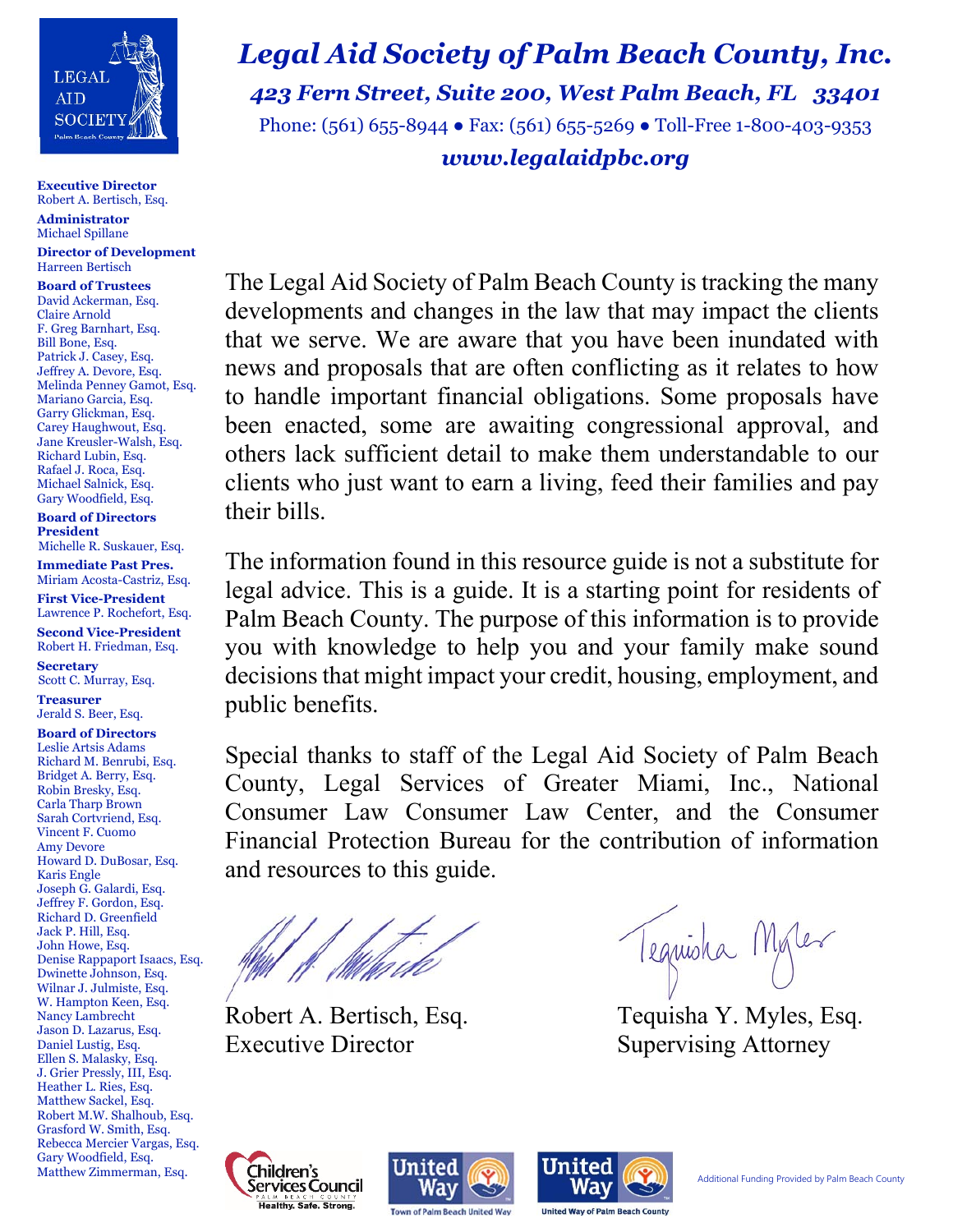## **TABLE OF CONTENTS**

| <b>AVOIDING SCAMS IN THE ERA OF THE COVID-19 PANDEMIC 11</b> |  |
|--------------------------------------------------------------|--|
|                                                              |  |
| <b>INFORMATION ON REEMPLOYMENT ASSISTANCE  14</b>            |  |
|                                                              |  |
|                                                              |  |
|                                                              |  |
|                                                              |  |
|                                                              |  |
|                                                              |  |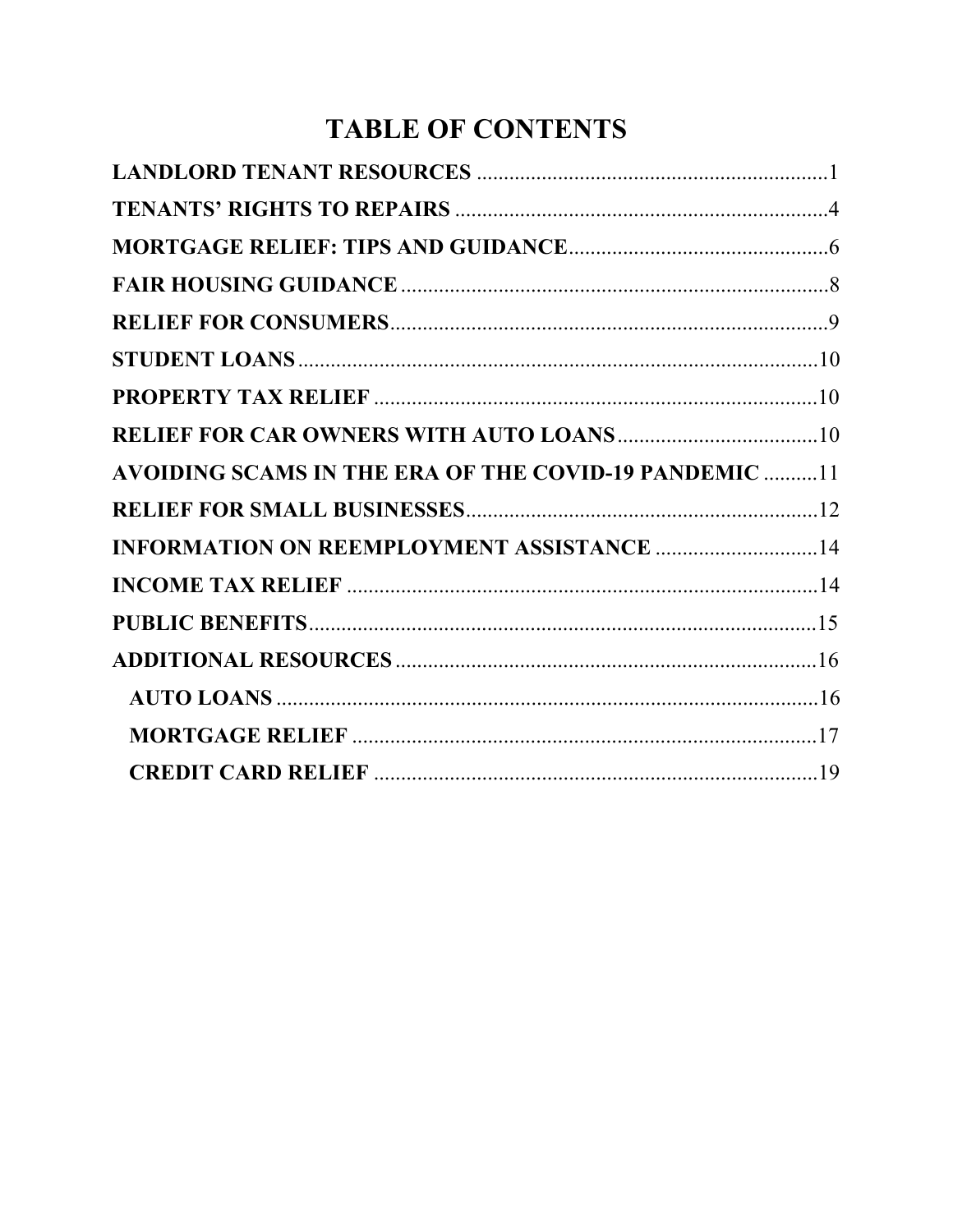## **LANDLORD TENANT RESOURCES**

#### **What PALM BEACH COUNTY renters need to know during the coronavirus pandemic?**

This document was developed to answer many of the questions that tenants have at this time regarding landlord-tenant relationships- from evictions to your rights if you are diagnosed with the corona virus. This document is not meant to be a complete summary of Florida's Landlord/Tenant Law nor is it intended for the purpose of providing legal advice.

#### **I don't have enough money for this month's rent. Can my landlord evict me?**

*On April 2, 2020, Governor Ron Desantis issued an Executive Order suspending and tolling residential evictions for 45 days. This suspension regarding evictions specifically applies to evictions for non-payment of rent.* 

Additionally, Congress passed the CARES Act to address the COVID-19 crisis. As of March 27, 2020, if you are a tenant living in federally subsidized housing or your landlord has a federally backed mortgage loan (FHA, VA, Fannie Mae, Freddie Mac, etc.), the landlord cannot file an eviction for non-payment of rent or charge you late fees for the next 120 days (through July 25, 2020). After the 120 days, if you still owe rent to the landlord, the landlord must give you a 30 day notice to pay any outstanding rent before filing an eviction. For more information about CARES: https://www.nhlp.org/wp-content/uploads/2020.03.27-NHLP-CARES-Act-Eviction-Moratorium-Summary.pdf

#### **I don't have enough money for this month's rent. Can my landlord evict me?**

Congress passed the CARES Act to address the COVID-19 crisis. As of March 27, 2020, if you are a tenant living in federally subsidized housing or your landlord has a federally backed mortgage loan (FHA, VA, Fannie Mae, Freddie Mac, etc.), the landlord cannot file an eviction for nonpayment of rent or charge you late fees for the next 120 days (through July 25, 2020). After the 120 days, if you still owe rent to the landlord, the landlord must give you a 30-day notice to pay any outstanding rent before filing an eviction. For more information about CARES: https://www.nhlp.org/wp-content/uploads/2020.03.27-NHLP-CARES-Act-Eviction-Moratorium-Summary.pdf

#### **If I am protected from a non-payment eviction, do I still have to pay the rent?**

Yes. Even if you live in federally subsidized housing or your landlord has a federally backed mortgage loan, you still owe the rent and will eventually have to pay it.

#### **How do I know if my landlord has a federally backed mortgage loan?**

Unfortunately, there is not an easy way for tenants to look up this information. If you need assistance, you should contact a member of our Fair Housing Project for assistance at 561-655- 8944 ext. 326.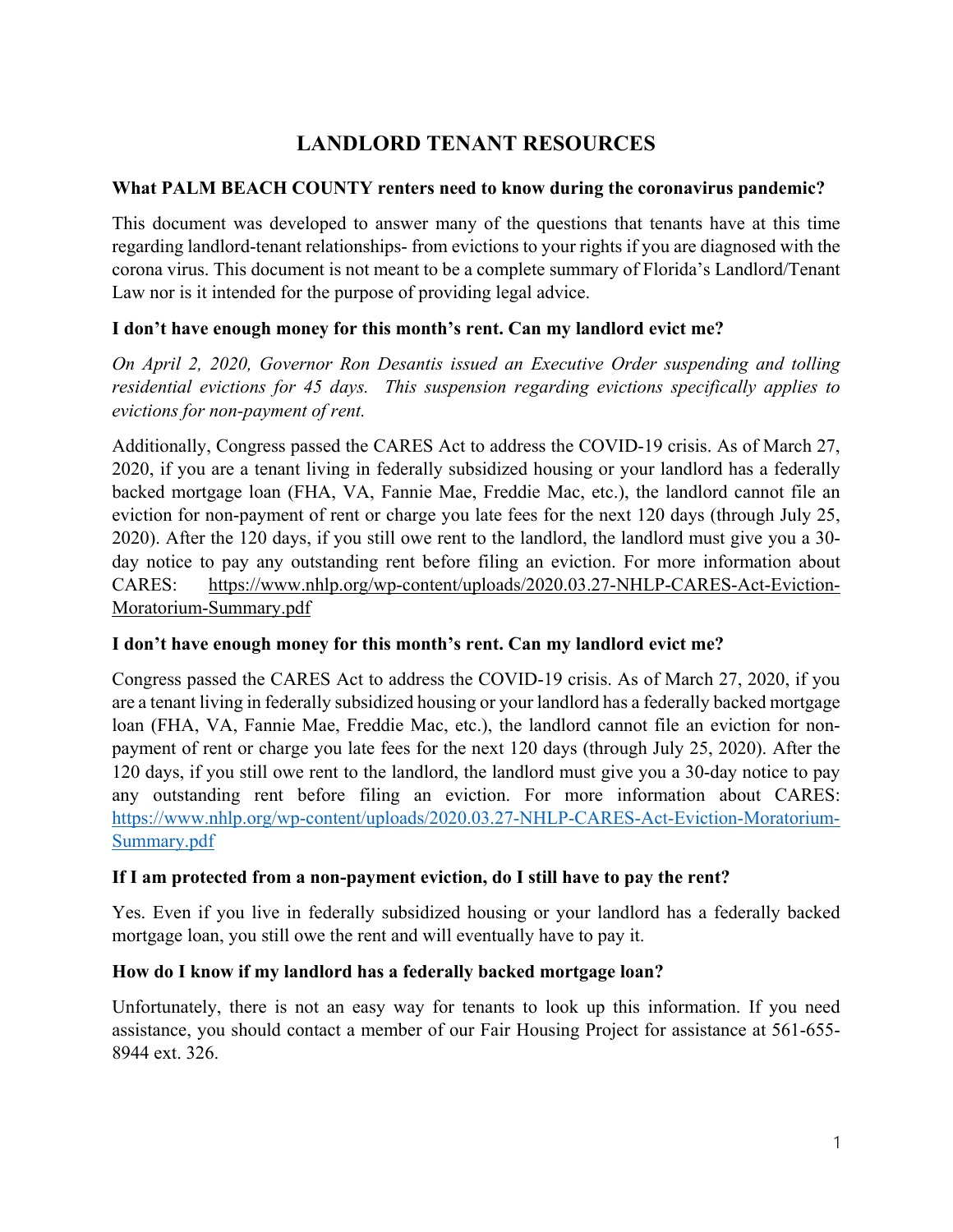#### **My housing isn't covered by these new protections. Can my landlord evict me?**

If your housing isn't covered under the CARES Act and you do not pay next month's rent, your landlord can serve you with a 3-day notice to pay rent. You should talk to your landlord to see if you can work out a payment plan. After the deadline on the notice passes, the landlord can file an eviction in the court.

#### **Can my landlord evict me?**

Evictions in Palm Beach County are partly on pause during this pandemic. While your landlord can terminate your lease and file an eviction case against you, the issuance of Writ of Possessions are suspended currently. A Writ of Possession is the legal document that gives the Sherriff permission to remove you from your home.

#### **Do I still have to pay rent right now?**

Yes. Pay your rent like you normally do and get a receipt. If you can't make your rent payment, talk to your landlord right away. Tell your landlord why you can't make rent. Keep any papers you have about why you can't make rent, for example, if you got a letter or an email about losing your job or getting fewer hours. But, even if you can't pay rent, and your landlord ends your lease or files an eviction case against you, the sheriff can't come remove you from your home.

#### **Can the landlord evict me without going to court?**

No. A landlord has to go to court first and follow the law for evictions. A landlord cannot lock you out or do something else to make you leave. If this happens, call the police (911) right away. If this occurs, the tenant may sue for actual and consequential damages or 3 months' rent, whichever is greater, plus court costs and attorney's fees.

#### **What if my lease is expiring at the end of the month?**

Landlords and tenants should work together to figure out how people can remain in their apartments while this crisis is going on." Month-to-month leases could be one solution, if a tenant and a landlord can come to an agreement for the duration of the pandemic and then decide what happens once the crisis comes to an end. Such an agreement should be in writing.

#### **What you should know about evictions, reasonable accommodations and the corona virus?**

A sheriff will not remove you or ask you to leave your home since the court is not issuing "Writs of Possession." Additionally, a reasonable accommodation can be requested at any time during the eviction process, up until the tenant vacates the property. Thus, a person with a disability can request more time to vacate a property if the failure to vacate promptly is related to their disability.

#### **Can my landlord raise my rent right now?**

If you currently have a lease in effect, "that lease governs." But if you are at the end of the lease or a month-to-month tenant, a rent increase is still possible.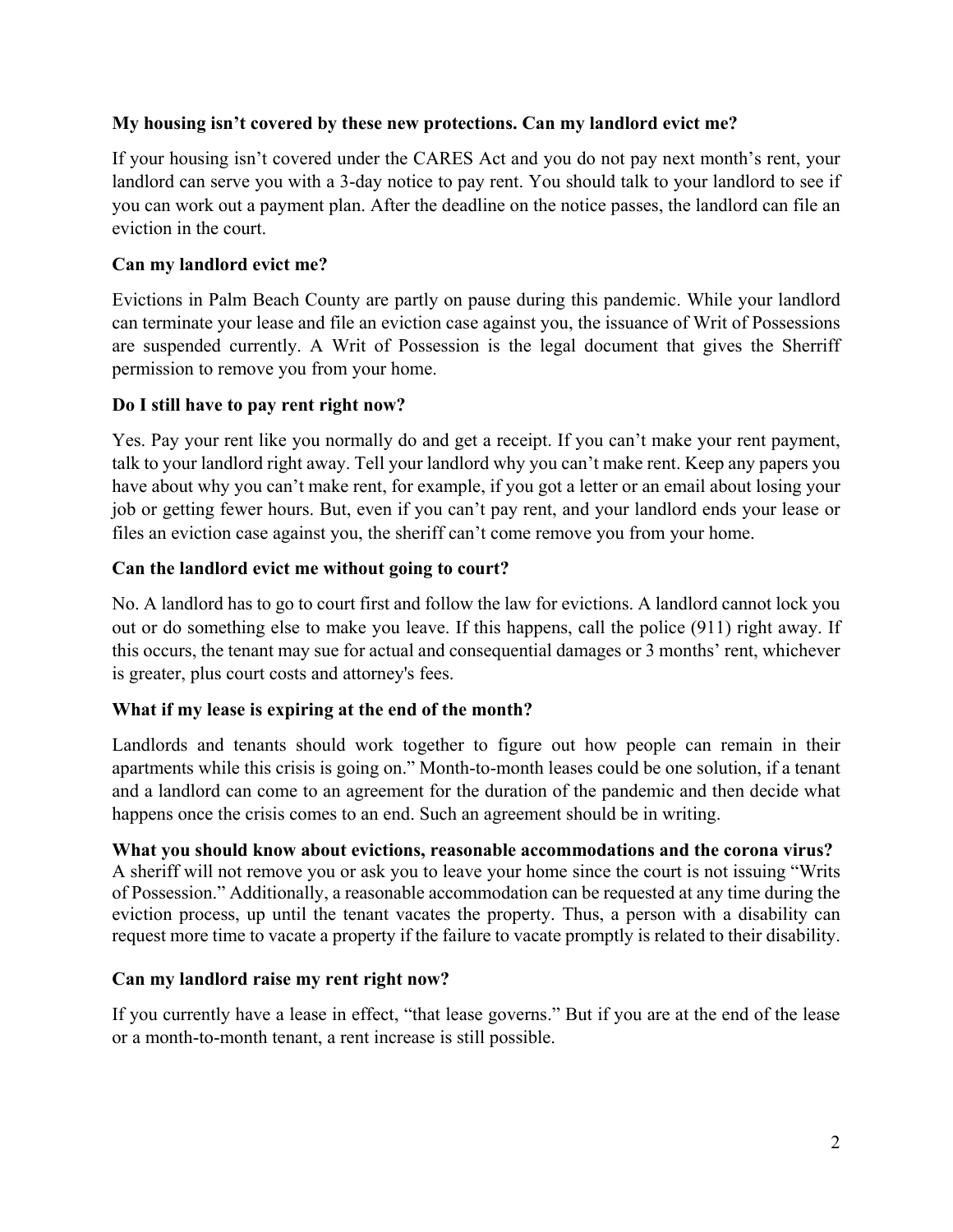#### **What if I don't feel safe in my home?**

If you feel you are in danger of abuse, please call 911. They can help you to get help, safety and support. All court cases related to domestic violence are deemed an essential service by the 15<sup>th</sup> Judicial Circuit. You can still file a Petition for a restraining order during the COVID19 State of Emergency.

#### **What if I need help paying my rent or my bills?**

If you need help paying your rent, you may be able to get temporary help from the county. See next page for a list of area agencies that can possibly assist with rent and utility.

#### **I have a Section 8 voucher, public housing, or some other subsidized housing and I lost my job. What should I do?**

Immediately report your loss of income to your public housing authority so your rent can be adjusted. The next month's rent should be based on your new income. If there is a delay in adjusting your rent because of the COVID-19 crisis, you should receive a retroactive rent adjustment.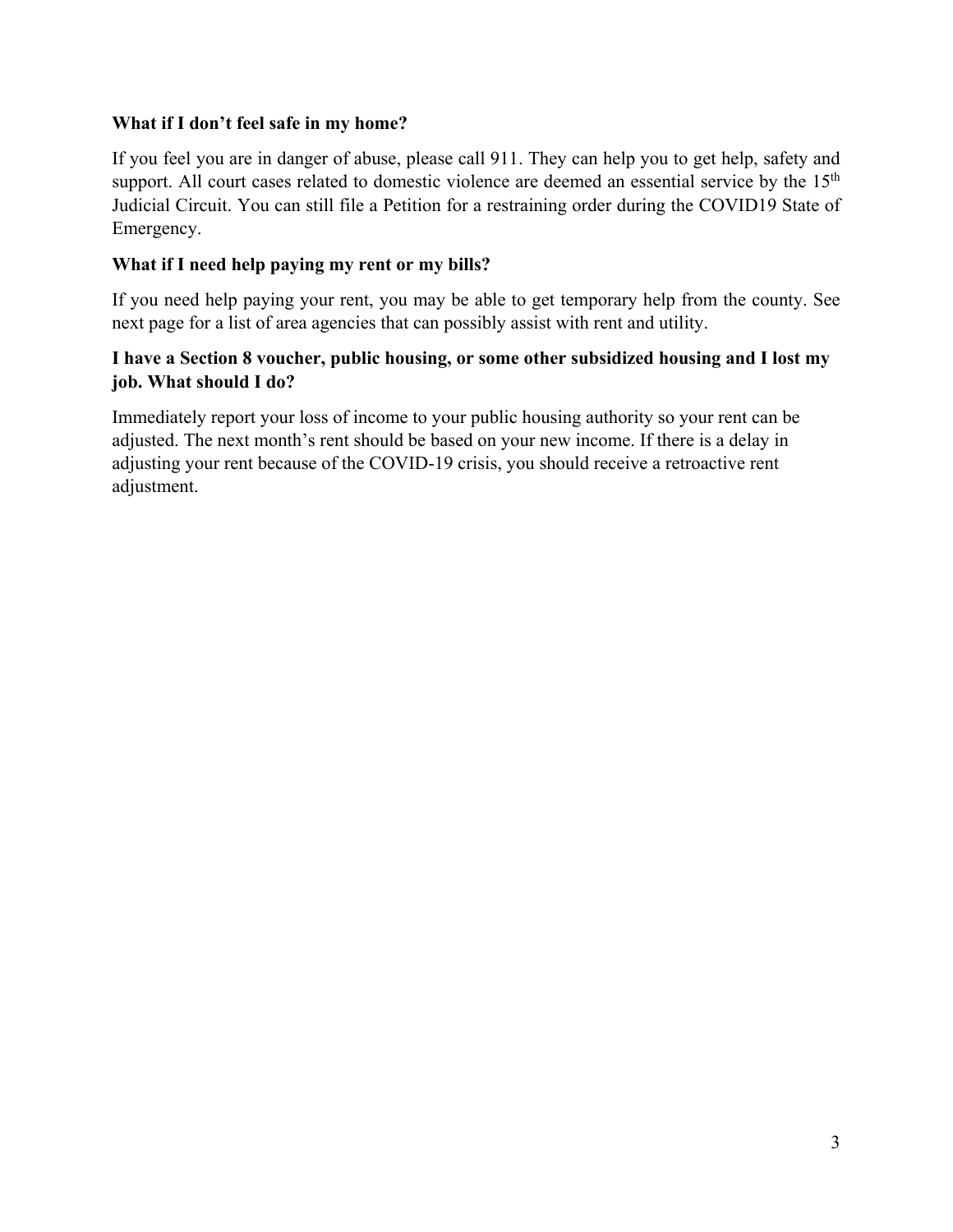## **TENANTS' RIGHTS TO REPAIRS**

#### *Is my landlord required to make repairs during the Coronavirus pandemic?*

Your landlord is required under Florida law to comply with local building, housing and health codes. Please note that the COVID-19 pandemic may delay your landlord's ability to make repairs. For non-urgent repairs, tell your landlord and give your landlord time to make repairs. If the problems in your unit affect your health and safety, ask the landlord to make repairs right away.

#### **What structures are covered?**

The following are structures that your landlord must keep in good repair: roof, windows, screens, doors, floors, steps, porches, exterior walls and the foundation. If your home is neither a singlefamily home nor a duplex, then the landlord must also keep the structure free from rodents and insects; and your landlord is required to provide garbage removal, plumbing, hot water and heat.

#### *How Do You Report Repairs to Your Landlord?*

- 1. Write a letter to your landlord, specifying the items that need to be repaired, along with the following:
	- a. Provide a seven-day deadline to make the repairs;
	- b. Inform landlord that if repairs are not made within seven days, you will exercise your right to withhold rent, or a portion of it;
	- c. Date the letter;
	- d. Make a copy of the letter to keep for your records; and
	- e. Send the letter by certified mail, return receipt requested (if you are unable to send the letter by certified mail, then take the letter to your landlord/property manager, and bring an adult with you to witness the delivery).
- 2. If your landlord makes some reasonable efforts toward making the repairs specified in the letter, then you should pay next month's rent timely, and keep track of continued efforts to complete the repairs.

What do I do if my landlord does not make the repairs that I requested? If the landlord does not make any effort to make the repairs, send a letter to the landlord through certified mail demanding that the repairs are made within 7 days of the letter or you will withhold your rent.

\*See a sample of the letter below. If you have any questions or require assistance, please contact the Fair Housing Project of the Legal Aid Society of Palm Beach County, Inc. at 561-655-8944.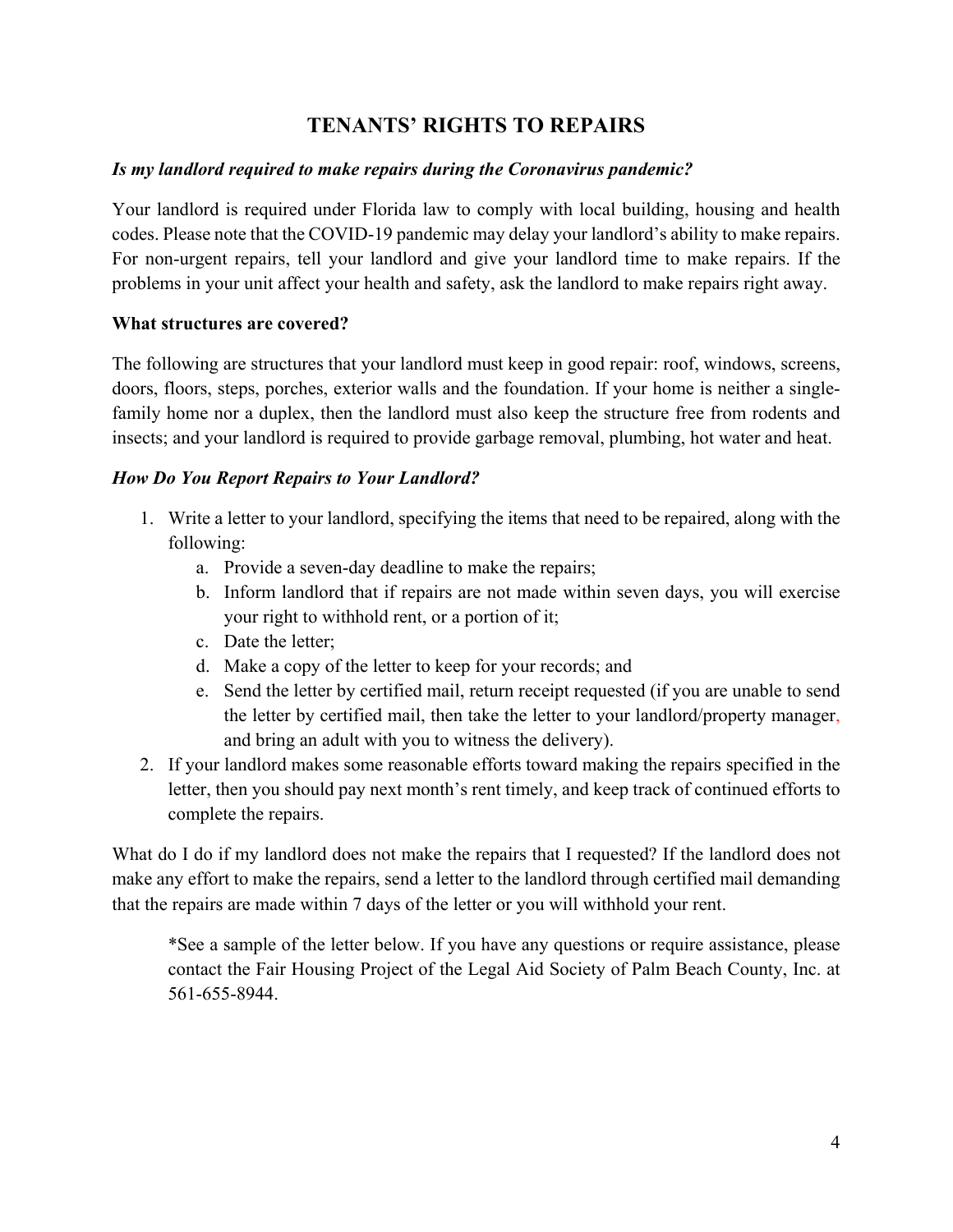#### TENANT'S NOTICE TO LANDLORD OF INTENTION TO WITHHOLD RENT

Date:

Landlord's Name:

Address: City, State, Zip Code:

Dear: Landlord's Name:

This Notice is to advice you that you are in material non-compliance with the requirements of the Florida Residential Landlord and Tenant Act and/or our rental agreement.

Pursuant to Florida Statutes 83.60, I hereby give notice to the landlord that

I/We, Tenant(s) of (Tenant's Address)

intend not to pay rent due unless and until each of the following repairs are completed in my rental unit within seven (7) days after delivery of this notice:

1. 2. 3. 4. 5.

The above cited defective condition(s) constitute(s) your material noncompliance with the landlord's obligation to maintain the premises, Florida Statutes 83.51(1). This letter is sent to you pursuant to Florida Statute 83.56.

Tenant's Signature:

Tenant's Name:

Phone Number:

\*Tenant(s): Hand deliver to landlord or landlord's agent. Retain/Keep a copy for your records.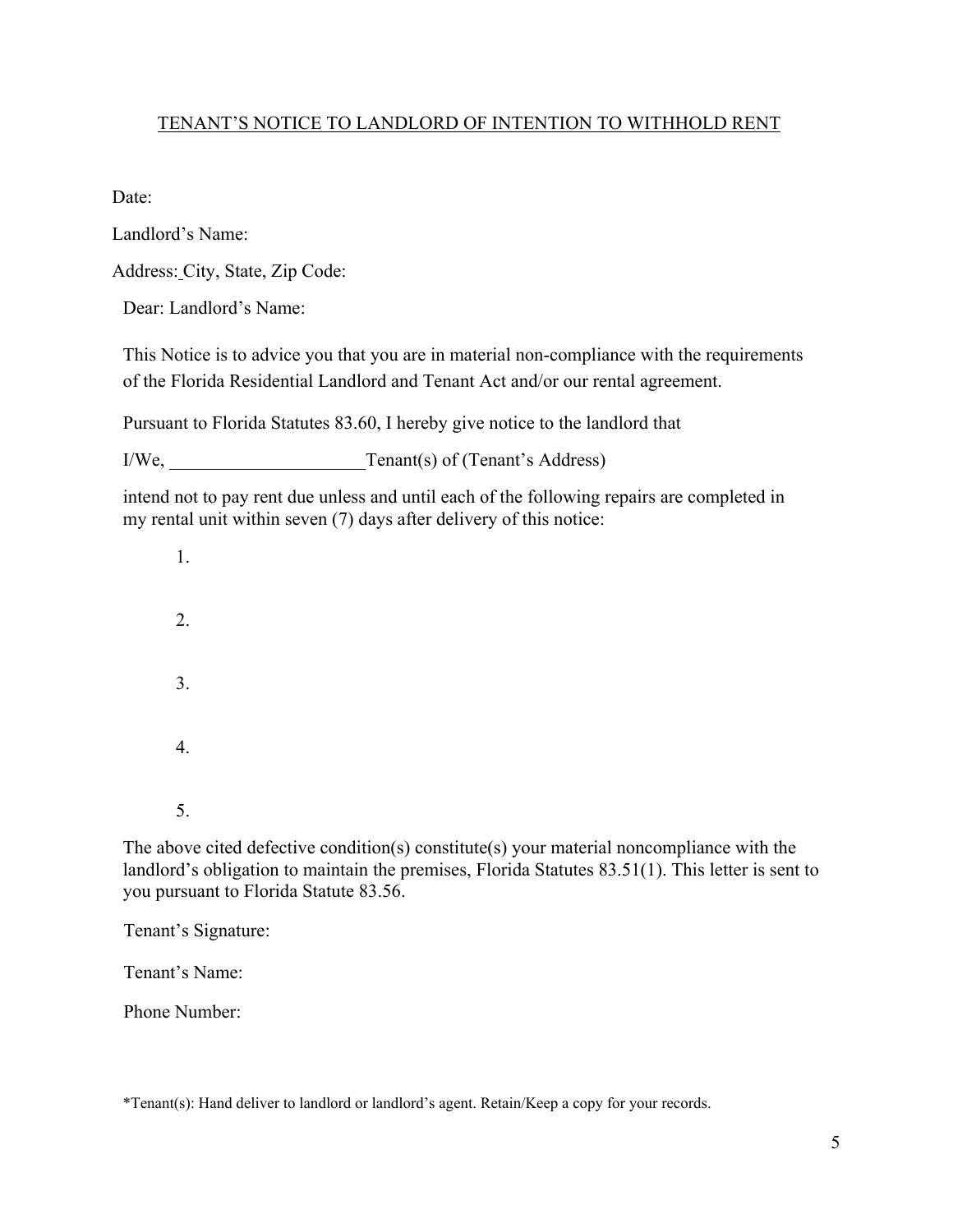## **MORTGAGE RELIEF: TIPS AND GUIDANCE**

#### *The information provided in this guide is to assist you in the event that you are unable to make your mortgage payments due a loss of income or increase of expenses due to COVID-19.*

#### **What do I do if I cannot pay my mortgage because of the COVID-19 Pandemic?**

If you can, pay your mortgage. If you cannot pay your mortgage, please communicate with your loan servicer preferably in writing to see what programs are available to help you during this crisis.

#### **Have foreclosures been suspended in the State of Florida?**

**Governor Ron Desantis issued an Executive Order on April 2, 2020 suspending and tolling foreclosures for 45 days which means that no one in the State of Florida will be forced to move out of their home as a result of not paying their mortgage for 45 days from April 2, 2020. Please note that although foreclosures have been suspended in the State of Florida you are still responsible for the monthly payments and have not been relieved of this obligation.** 

#### In Palm Beach County, per the 15th Judicial Circuit Order: **Administrative Order 12.510 Mitigating Measures in Response to COVID-19 states that all scheduled foreclosure sales are hereby cancelled up to and including May 1, 2020.**

Non-essential court proceedings have been suspended beginning March 18, 2020, through the end of business on May 1, 2020, unless the presiding judicial officer determines that the matter may be effectively conducted remotely with all parties using communication equipment. For more information, see **AO 12.510**.

#### **If foreclosure sales have been suspended in Palm Beach County, do I have still have to pay my mortgage?**

Yes, the 15<sup>th</sup> Judicial Circuit's *Administrative Order (AO) does not excuse or toll any payment that you owe on your mortgage, nor is the Legal Aid Society of Palm Beach County, Inc. suggesting that you miss any mortgage payment due. Failure to timely remit your mortgage payment can result in late fees, interest and ultimately foreclosure.*

#### **I heard on the news that the federal government has suspended all foreclosures. Is that true?**

The suspension announced by President Trump and members of the Administration only apply to limited circumstances to specific mortgage loans owned by federal agencies.

#### **Has the federal government taken any action to impact foreclosures?**

\*\*There is no uniform federal policy concerning COVID-19 and suspension of mortgage loan foreclosures. The response varies by loan investor. Many outstanding mortgage loans are subject to rules imposed by these five major investors: Fannie Mae, Freddie Mac, Federal Housing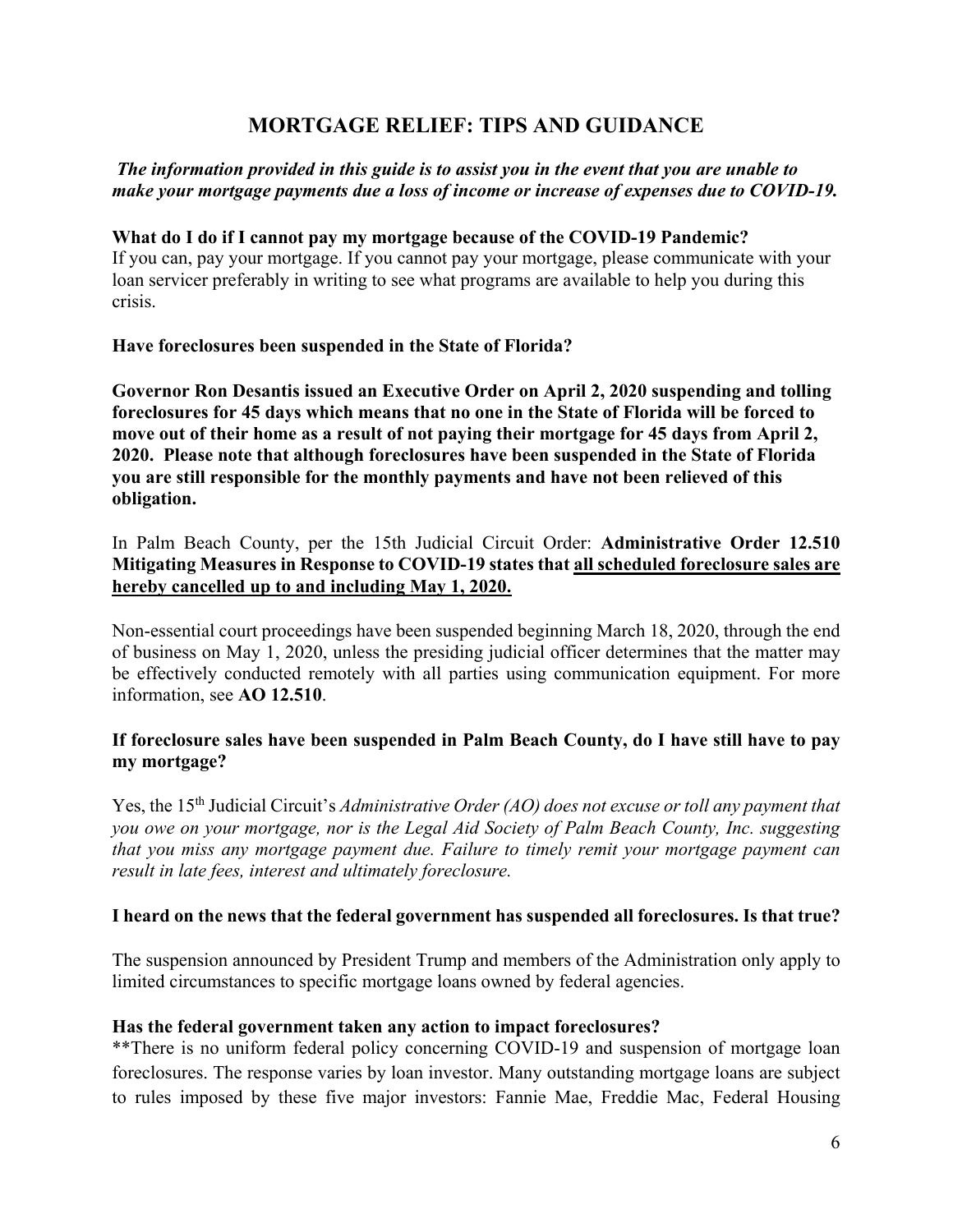Administration (FHA), Veterans Affairs (VA), and the U.S. Department of Agriculture's Rural Home Service (RHS).

## **Do you have any advice for contacting my mortgage servicer about any mortgage relief programs that are available?**

Our strong advice is to proceed with caution in dealing with your mortgage servicer. While many mortgage loans are eligible for 12 months of forbearance as a result of directives from FHA, Fannie Mae and Freddie Mac, making that change can throw your escrow out of balance, cause interest and escrow advances to be turned into interest-bearing principal upon a modification or make the accounting more complicated.

Even if you try to communicate by phone with servicers, they are switching their employees who answer the phone to working from home and it is difficult to get through.

#### **Are there any restrictions placed on mortgage servicers from reporting negative information to the credit bureaus?**

Currently, there is no prohibition on negative credit reporting during that time frame.

#### **How do I know if my loan is owned by one of the federal agencies that are helping homeowners?**

The following are tools to quickly determine which investor's foreclosure suspension rules apply to a particular homeowner's mortgage loan:

- FANNIE MAE AND FREDDIE MAC LOANS: Fannie Mae and Freddie Mac have easy loan look-up websites to determine if they own a mortgage. See https://ww3.freddiemac.com/loanlookup/ and https://www.knowyouroptions.com/loanlookup#.
- FHA LOANS: To determine if a loan is FHA-insured, look for an FHA case number on the mortgage document, specific language in the mortgage and note forms, or through the payment of an FHA premium on the mortgage statement. In some cases, unfortunately, loans may have been stripped of their FHA-insured status; call HUD's National Servicing Center at 877-622- 8525 if there are questions.
- VA LOANS: A VA guaranteed loan also has specific language in the note and mortgage identifying it as a VA loan, and there are fees paid to the VA noted in closing documents.
- While a borrower with a mortgage directly extended by the RHS will be very familiar with the agency, homeowners with privately serviced RHS-guaranteed loans often do not know the loan's status. If an RHS-guaranteed loan is suspected, directly ask the servicer to review the homeowners' closing documents.

#### **How do I find information on any foreclosure moratoriums or foreclosure suspensions?**

Below are links to Foreclosure Moratoriums and Suspensions by the Major Mortgage Investors:

- FHA https://www.hud.gov/sites/dfiles/OCHCO/documents/20-04hsgml.pdf
- VA https://www.benefits.va.gov/HOMELOANS/documents/circulars/26 20 8.pdf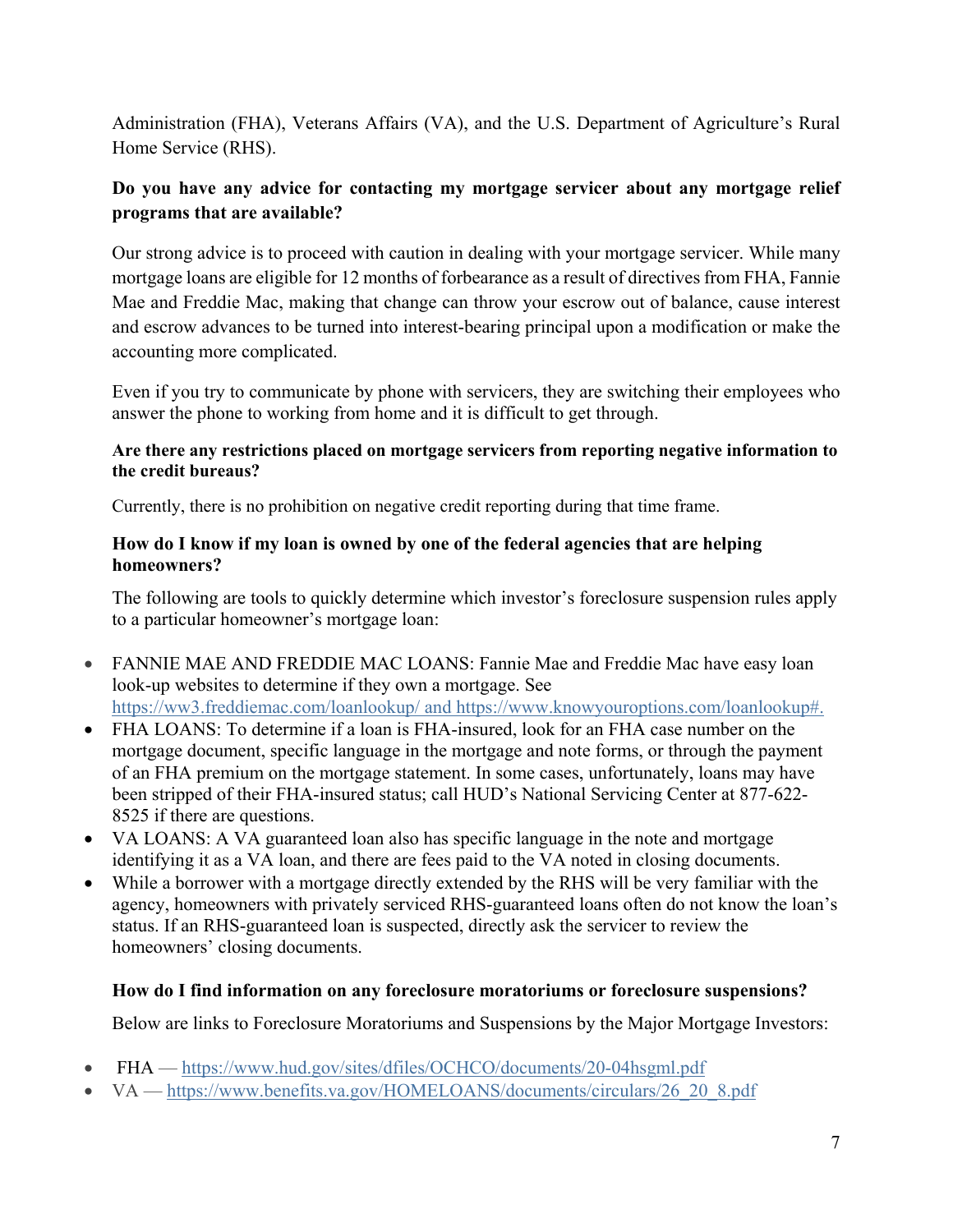- $\bullet$  USDA Direct (bottom of page 1) https://www.rd.usda.gov/sites/default/files/USDA\_SA\_COVID19\_SFHContinuity03202020.pdf
- USDA Guaranteed https://www.rd.usda.gov/sites/default/files/USDA\_RD\_SA\_Foreclosure\_and\_Eviction\_Relief\_C OVID19\_NationalEmergency.pdf
- Fannie Mae https://singlefamily.fanniemae.com/media/22261/display
- x Freddie Mac https://guide.freddiemac.com/app/guide/bulletin/2020-4

## **FAIR HOUSING GUIDANCE**

The state, local and federal fair housing laws prohibit discrimination based on race, color, gender, national origin, disability, religion, and familial status. In Palm Beach County, residents are protected by four additional protected classes including age, marital status, sexual orientation, and gender identity and expression.

Under the fair housing laws:

• It is illegal to deny you housing or shelter because you are from one of the countries most affected by Covid-19 or are perceived as being from such a country.

• It is illegal to have different rules for you than for everyone else because you are from one of the countries most affected by Covid-19 or are perceived as being from such a country.

• It is illegal for a landlord to send you terminate your lease or try to evict you because you are from one of the countries most affected by Covid-19 or are perceived as being from such a country.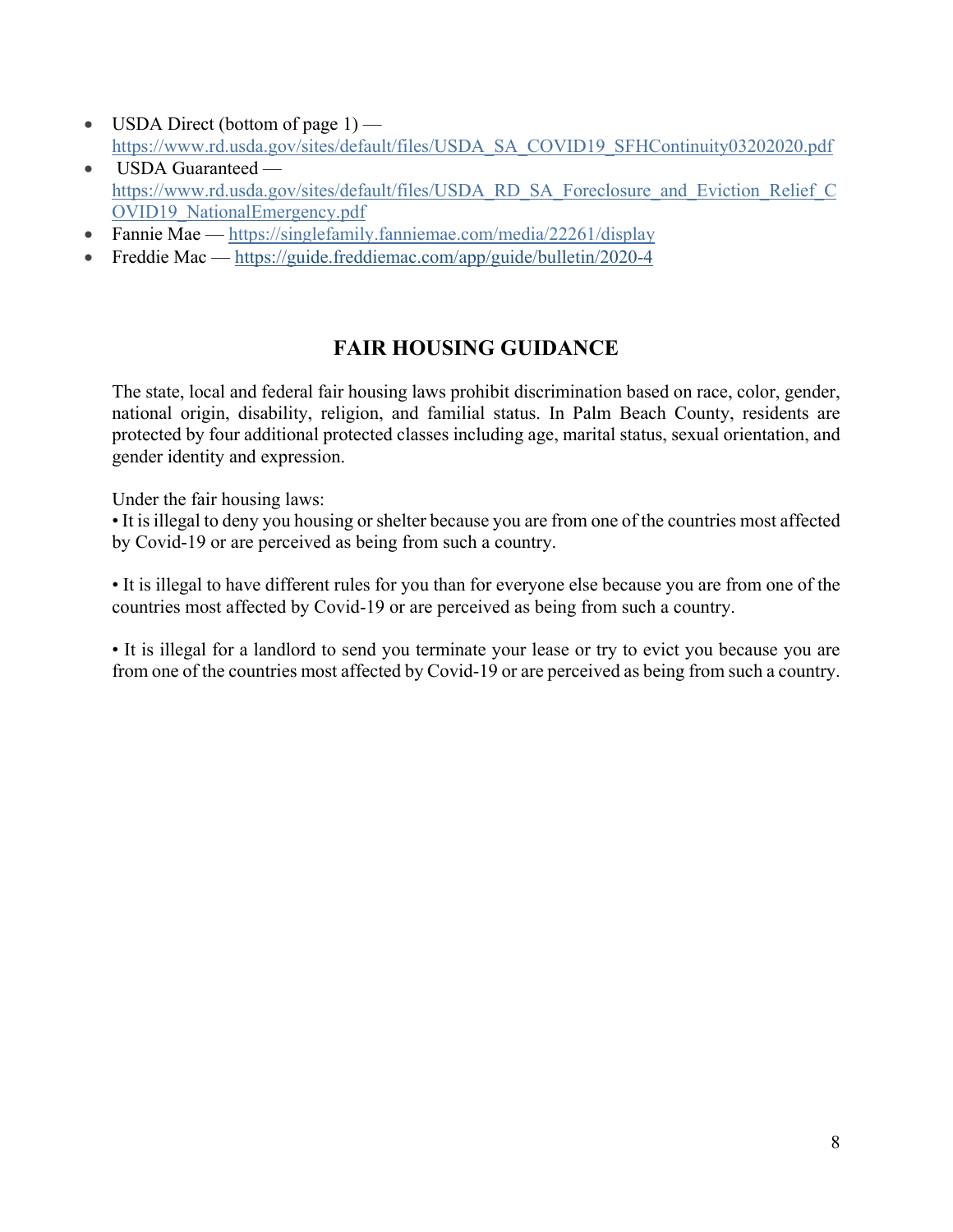## **RELIEF FOR CONSUMERS**

#### **What do I do if I can't pay my credit card bills?**

If you're not able to pay your bills on time as a result of the coronavirus, contact your credit card companies, lenders and servicers to let them know about your situation. Being behind on your payments can have a lasting impact on your credit. The Consumer Financial Protection Bureau and other financial regulators have encouraged financial institutions to work with their customers to meet their community needs.

If you are already experiencing difficulty or anticipating problems making credit card payments as a result of the coronavirus, you should reach out to your credit card company by calling the number on the back of your credit card or on your monthly statements. Credit card companies and lenders may be able to offer you a number of options to help you. This could include waiving certain fees like ATM, overpayments, and late fees, as well as allowing you to delay, adjust, or skip some payments.

#### **What if my credit card debt is being handled by a debt collection company?**

If you currently have a debt in collections, you can contact the debt collector and try and work with the collector to identify a realistic repayment plan. The Consumer Financial Protection Bureau offers a number of resources for contacting and negotiating with debt collection companies.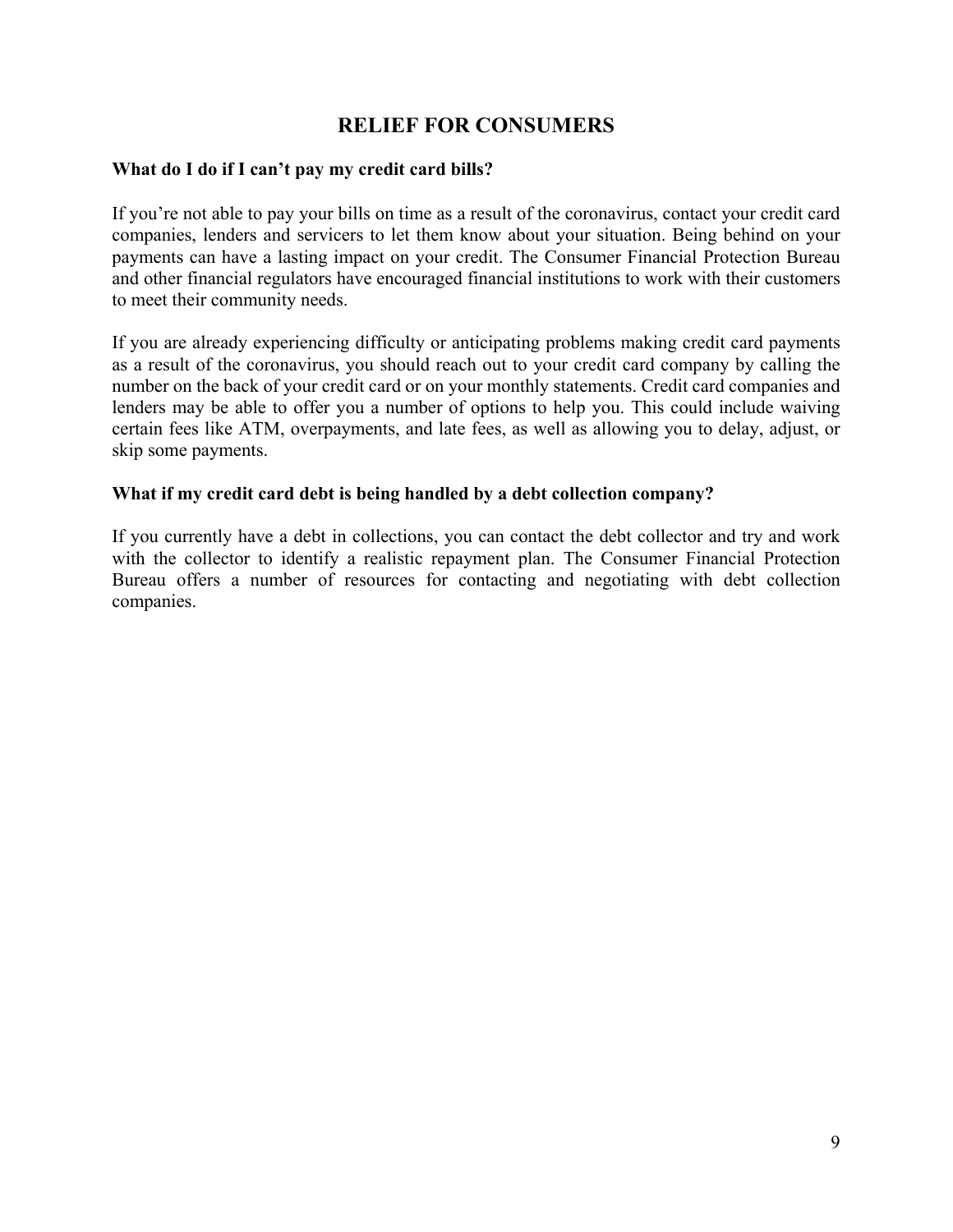## **STUDENT LOANS**

#### **What if I can no longer afford to pay my student loans?**

As of March 20, 2020, all borrowers with federally held student loans will automatically have their interest rates set to 0% for a period of at least 60 days. In addition, each of these borrowers will have the option to suspend their payments for at least two months to allow them greater flexibility during the national emergency. This will allow borrowers to temporarily stop their payments without worrying about accruing interest.

#### **Who can tell me if my loans will have their interest rate reduced?**

Contact your loan servicer (https://studentaid.gov/manage-loans/repayment/servicers#yourservicer) online or by phone to determine if your loans are eligible. Your servicer is the entity to which you make your monthly payment. If you do not know who your servicer is or how to contact them, visit StudentAid.gov/login or call us at 1-800-4-FED-AID (1-800-433-3243; TTY for the deaf or hearing-impaired 1-800-730-8913) for assistance.

#### **What if I have a student loan through a private lender?**

If you have a private student loan, you will need to contact your loan administrator right to see if they are offering any relief or forbearance programs.

#### **Where can I get additional information on student loans relief?**

Please visit https://studentaid.gov/announcements-events/coronavirus for additional information.

## **PROPERTY TAX RELIEF**

#### **What if I am unable to pay my property taxes?**

The State of Florida has extended the deadline to pay your property taxes from March 31, 2020 to April 15, 2020. For further information about property taxes and what to expect if you are unable to pay your property taxes by the extended deadline, please visit www.pbctax.com.

## **RELIEF FOR CAR OWNERS WITH AUTO LOANS**

#### **What if I cannot pay my car payment this month because of the COVID-19 pandemic?**

You should contact your lender as soon as you know that you are not able to meet your monthly payment. You should ask the lender about any programs that you may be eligible for. Your lender may have programs that will reduce your car payment temporarily, allow you to skip a payment or two, or move your monthly payment to the end of your loan.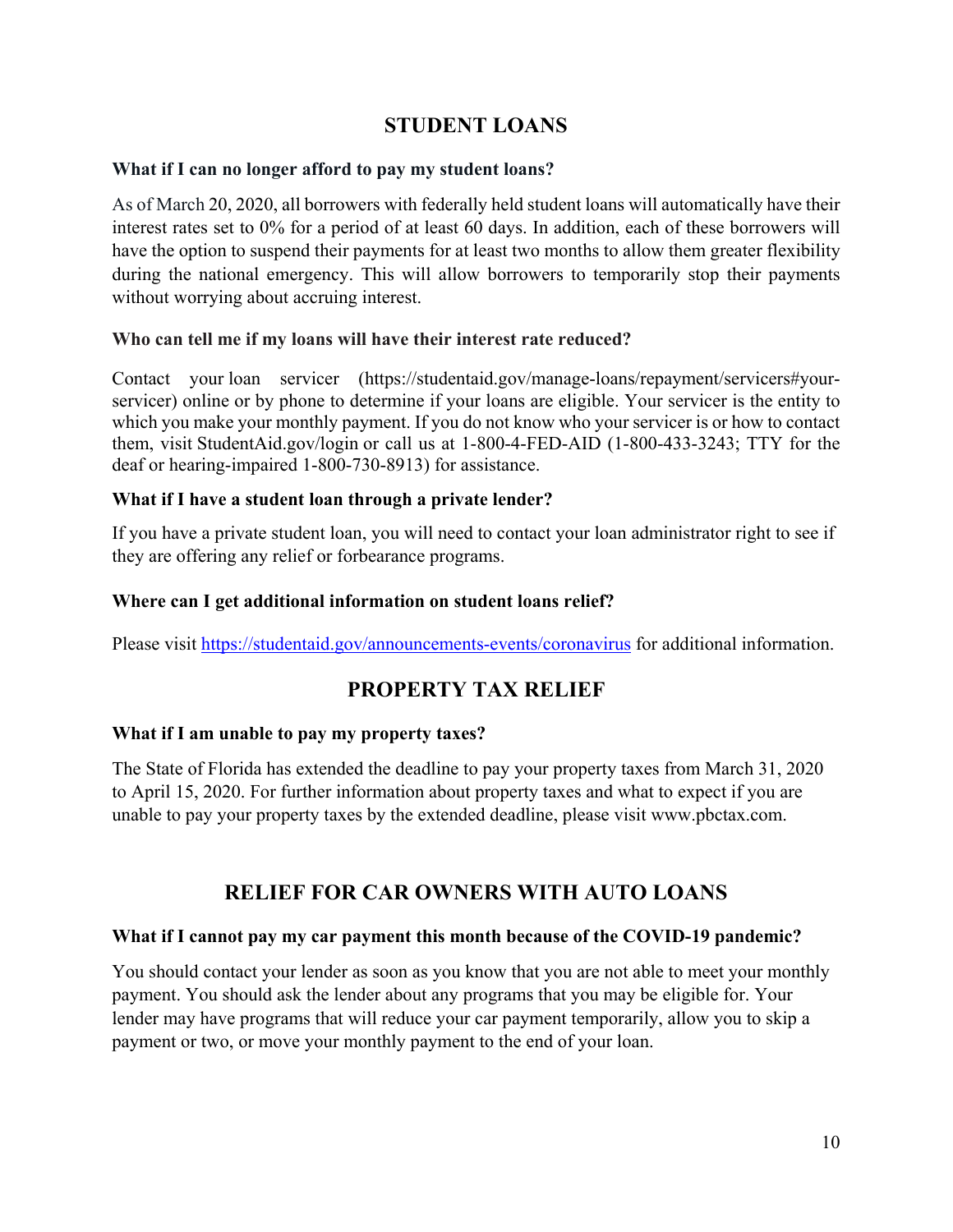## **AVOIDING SCAMS IN THE ERA OF THE COVID-19 PANDEMIC**

Scammers are taking advantage of fears surrounding the coronavirus. Below are some tips from the Consumer Financial Protection Bureau (CFPB) and Federal Trade Commission (FTC) websites on how to avoid scams in the era of the COVID-19 pandemic:

#### **Scams offering COVID-19 vaccine, cure, air filters, testing**

The FTC warned about an increasing number of scams related to vaccines, test kits, cures or treatments, and air filter systems designed to remove COVID-19 from the air in your home. There is no vaccine for this virus, and there is no cure. Testing is available through your local and state governments, but these tests are not delivered to your house. If you receive a phone call, email, text message, or letter with claims to sell you any of these items–it's a scam.

#### **Fake coronavirus-related charity scams**

A charity scam is when a thief poses as a real charity or makes up the name of a charity that sounds real to get money from you. Be careful about any charity calling you asking for donations. If you are able to help financially, visit the website of the organization of your choice to make sure your money is going to the right place. And be wary if you get a call following up on a donation pledge that you don't remember making–it could be a scam.

#### **"Person in need" scams**

Scammers could use the circumstances of the coronavirus to pose as a grandchild, relative or friend who claims to be ill, stranded in another state or foreign country, or otherwise in trouble, and ask you to send money. They may ask you to send cash by mail or buy gift cards. These scammers often beg you keep it a secret and act fast before you ask questions. Don't panic! Take a deep breath and get the facts. Don't send money unless you're sure it's the real person who contacted you. Hang up and call your grandchild or friend's phone number to see if the story checks out. You could also call a different friend or relative.

#### **Scams targeting your Social Security benefits**

While local Social Security Administration (SSA) offices are closed to the public due to COVID-19 concerns, SSA will not suspend or decrease Social Security benefit payments or Supplemental Security Income payments due to the current COVID-19 pandemic. Scammers may mislead people into believing they need to provide personal information or pay by gift card, wire transfer, internet currency, or by mailing cash to maintain regular benefit payments during this period. Any communication that says SSA will suspend or decrease your benefits due to COVID-19 is a scam, whether you receive it by letter, text, email, or phone call. Report Social Security scams to the SSA Inspector General online at oig.ssa.gov .

**Say No** if you are contacted by someone who ask you for your Social Security Number, bank account number, any credit card information, Medicare ID number, drivers license number or any other personally identifying information by phone, e-mail, or in person.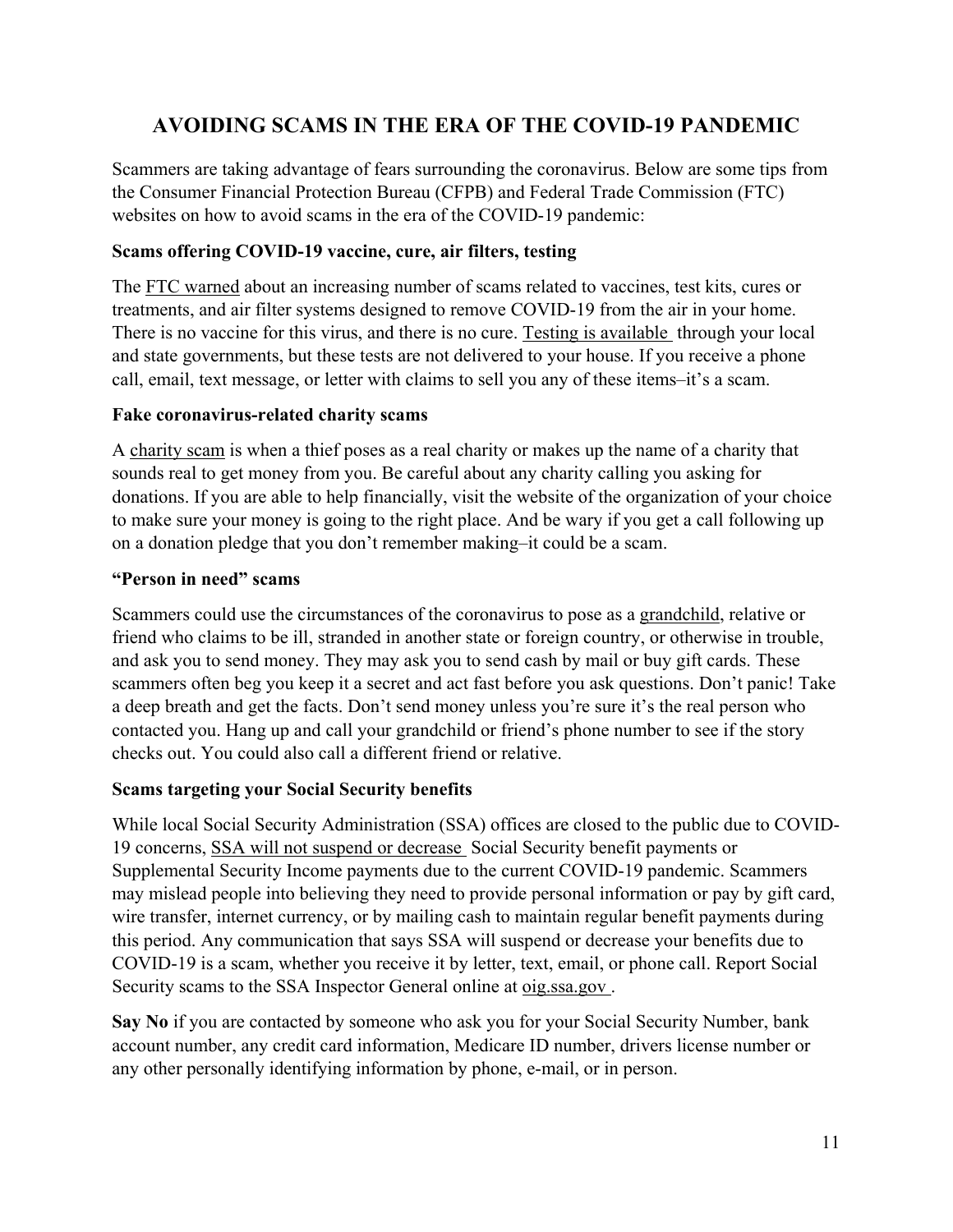## **RELIEF FOR SMALL BUSINESSES**

#### **Many small businesses have been impacted by COVID-19. Below is some information and resources to help small business owners who have been impacted by COVID-19.**

#### **What if I have not filed my annual report with the State of Florida?**

The State of Florida has extended the filing deadline for your annual report to June 30, 2020 on www.sunbiz.org. You will need your business information, document number and a valid form of payment. A late fee of \$400 will be assessed if the annual report is not filed by July 1, 2020.

#### **What assistance is available from the federal government?**

There are two forms of SBA loans available: Disaster Recovery Loans and Paycheck Protection Loans under the new CARES Act. For more information and to apply visit: https://www.sba.gov/page/coronavirus-covid-19-small-business-guidance-loanresources#section-header-2 and https://www.sba.gov/funding-programs/loans/paycheckprotection-program#section-header-2

#### **What assistance is available from the State of Florida?**

The State of Florida is offering loans through the Florida Small Business Emergency Bridge Loan Program. The loan is available to small businesses who have sustained economic damage up to \$50,000 per eligible small business. For more information, please contact the Florida Department of Economic Opportunity at http://floridasbdc.org/disaster/ebl/.

#### **Can nonprofits apply for any loans or assistance? Florida's new COVID-19 bridge loan program?**

Nonprofit organizations are not eligible for a Emergency Bridge Loan from the State of Florida. However, there are some federal loans and assistance available for nonprofits through the SBA's Economic Injury Disaster Advance Loan program. Additional information for nonprofit eligibility for financial assistance under the CARES Act may be found by visiting https://www.councilofnonprofits.org/trends-policy-issues/loans-available-nonprofits-the-cares-actpublic-law-116-132).

#### **Does your business need to have employees to apply for a Paycheck Protection Loan under the CARES Act?**

Businesses that employ independent contractors may also apply, the loan amount is limited to \$100,000. Please visit https://www.sba.gov/funding-programs/loans/paycheck-protectionprogram#section-header-2 for more info on eligibility and how to apply.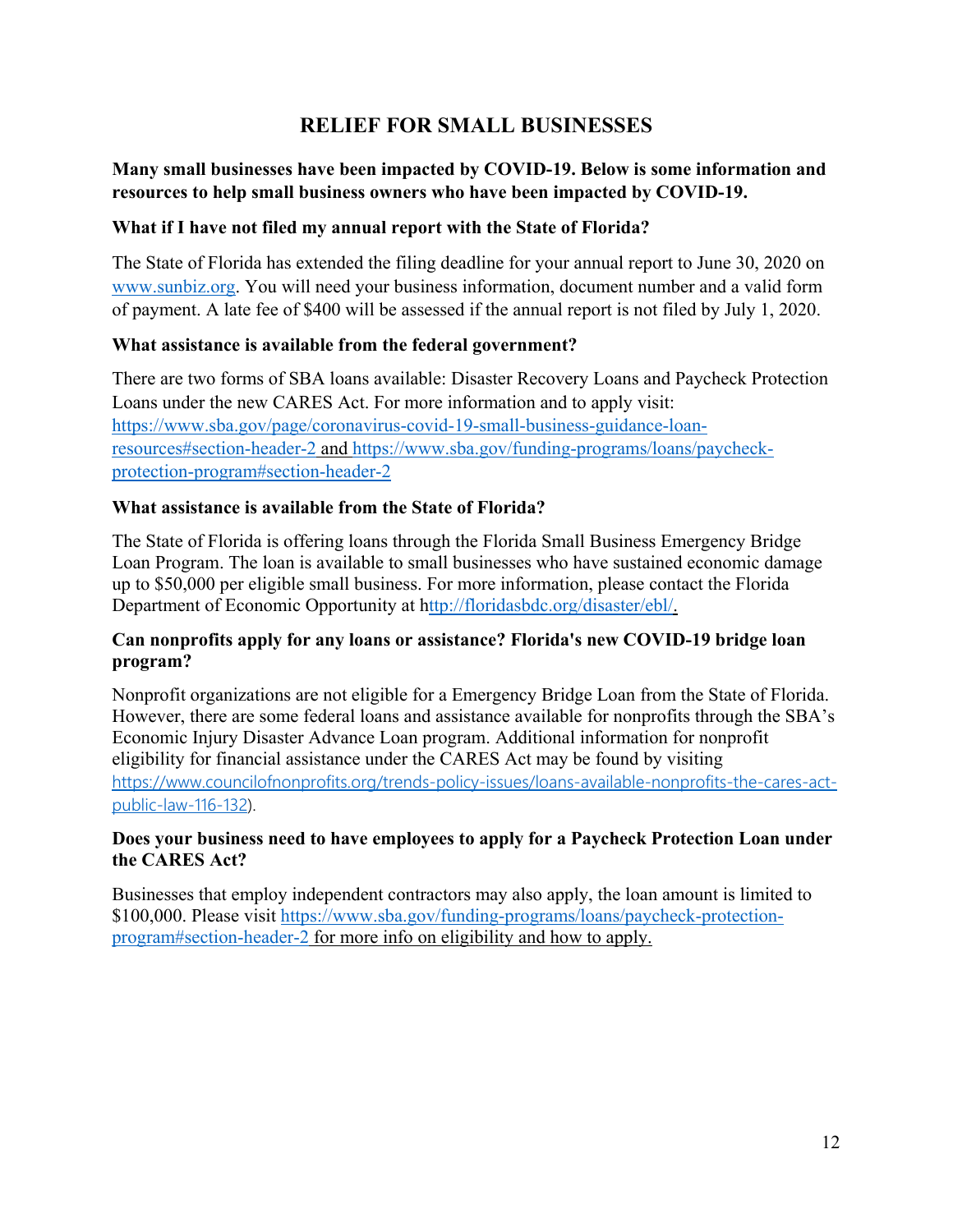Below is a chart describing the key elements of both the Paycheck Protection Program (PPP) and the Economic Injury Disaster Loan (EIDL):

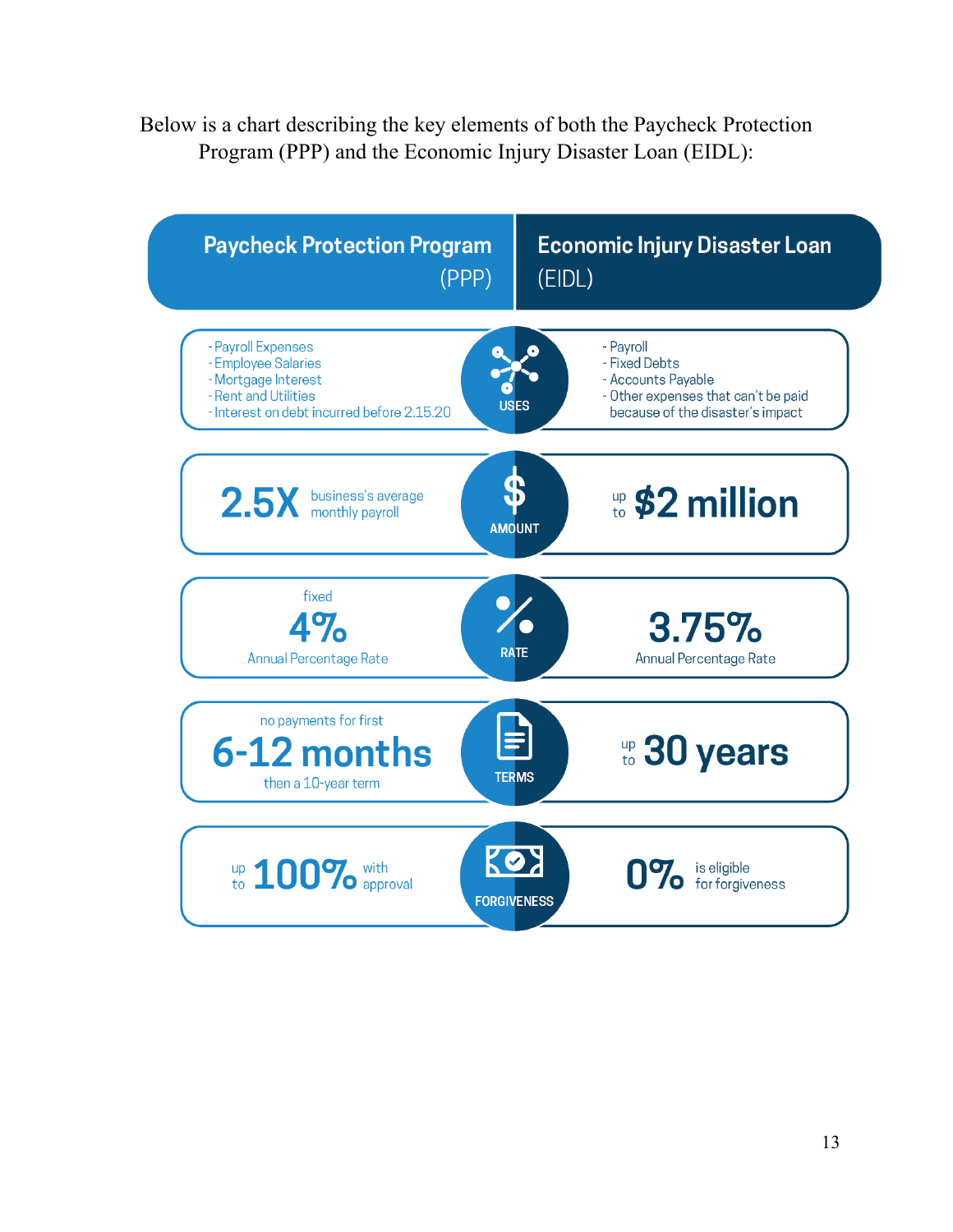## **INFORMATION ON REEMPLOYMENT ASSISTANCE**

#### **What if I have been laid off due to the COVID-19 pandemic?**

If you have been laid off, unable to work, or not being paid because of COVID-19, you can apply for Reemployment Assistance online or via phone. Please expect high call volume and issues with the website. You may also file apply for reemployment assistance by paper. For more information visit the Department of Economic Opportunities' official website: http://floridajobs.org/

#### **I lost my job, have substantially reduced hours, or was forced to take unpaid leave. What are my options:**

You may file a claim for Unemployment Insurance benefits (a/k/a Reemployment Assistance) with the Florida Department of Economic Opportunity (DEO). To apply visit: https://connect.myflorida.com/Claimant/Core/Login.ASPX

For more information about Reemployment Assistance as it relates to COVID-19, including eligibility requirements and how to file a claim, please visit http://floridajobs.org/docs/defaultsource/reemployment-assistance-center/ra-covid-19-faqs-eng.pdf?sfvrsn=805543b0\_14. You may also call 800-204-2418 but it may be difficult to reach someone on the phone because of the large number of people calling.

#### **I was denied reemployment assistance, what can I do?**

You have a right to appeal your denial. You should immediately request an appeal hearing.

## **INCOME TAX RELIEF**

#### **What if I have not completed my 2019 income taxes?**

The Internal Revenue Service has extended the federal income tax filing date from April 15, 2020, to July 15, 2020.

#### **Do I have to request an extension to take advantage of the new filing date?**

No, the extension to file your taxes has been automatically extended to all taxpayers.

#### **Will I be eligible to receive a stimulus check?**

Tax filers with adjusted gross income up to \$75,000 for individuals will receive \$1,200. Married couples with joint filing status with adjusted gross income up to \$150,000 will receive \$2,400. Parents will receive an additional \$500 per qualifying child. You will not be eligible for a payment if you were listed as a dependent on someone else's tax return.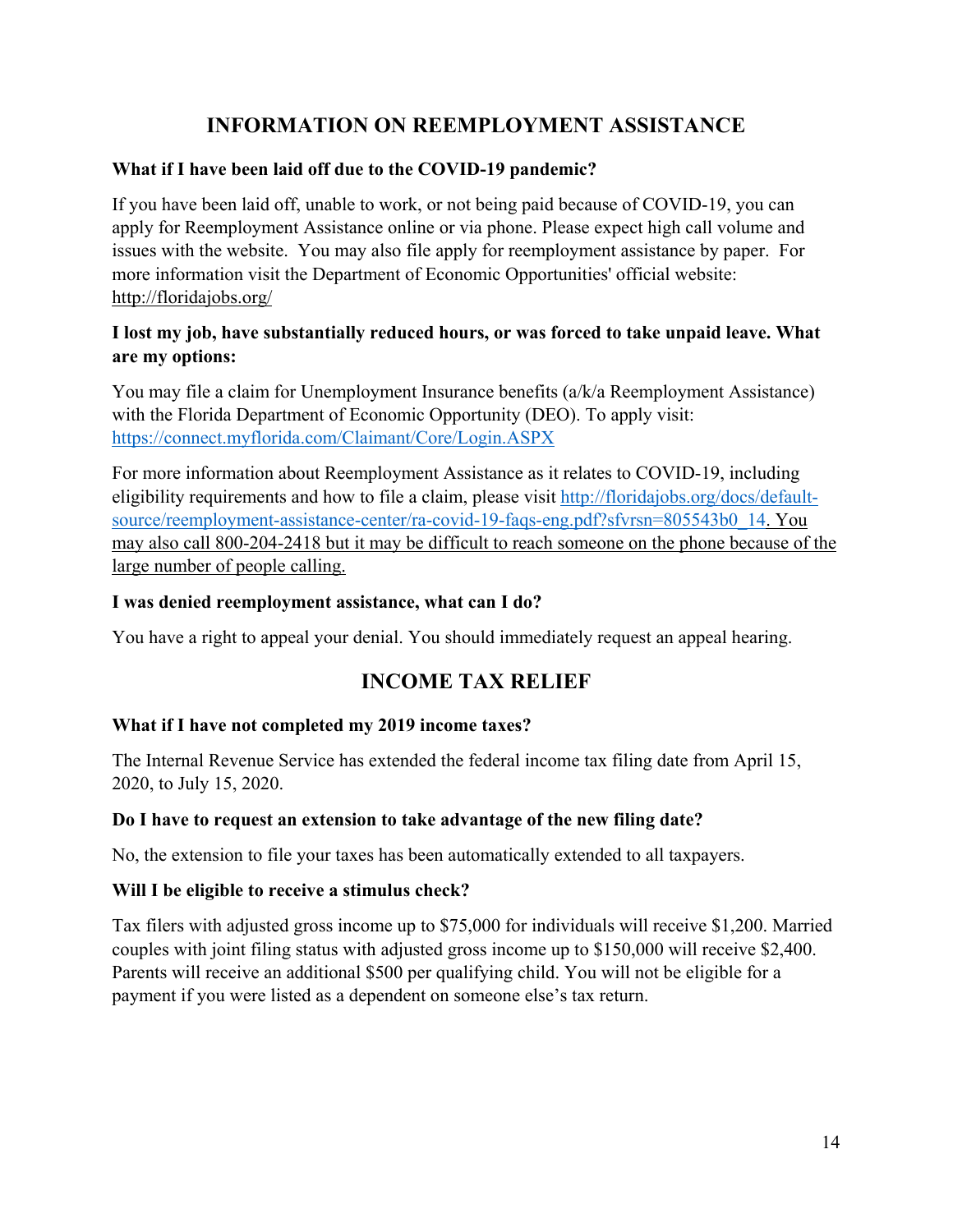#### **Will I be eligible for a stimulus check if my only source of income is Social Security Retirement or Disability benefits?**

Social Security recipients who are not typically required to file a tax return do not need to take an action, and will receive their payment directly to their bank account. The IRS will use the information on the Form SSA-1099 and Form RRB-1099 to generate \$1,200 Economic Impact Payments to Social Security recipients who did not file tax returns in 2018 or 2019. Recipients will receive these payments as a direct deposit or by paper check, just as they would normally receive their benefits.

#### **How will I receive my stimulus check?**

If you have previously received your income tax refund through direct deposit with the IRS, then you will receive your funds automatically. If the IRS does not have your direct deposit information on file then you will receive a paper check in the mail. For additional information, please contact the Internal Revenue Service at www.irs.gov.

## **PUBLIC BENEFITS**

#### **What if my Florida driver license is going to expire soon?**

All Florida driver licenses, commercial driving licenses and identification cards set to expire in the next 30 days will be granted a 30-day extension beyond their current expiration date. Visit Florida Highway Safety and Motor Vehicles website for more information and updates.

#### **How can I apply for food stamps?**

To apply for food stamps, you will need to apply online at https://www.myflorida.com/accessflorida/.

#### **I am a caregiver for a senior over the age of 60 years old, where can I get information and resources to help me?**

You can contact the Area Agency on Aging for Palm Beach County at **866-684-5885** for help with services for seniors including food and nutrition, health and wellness, long term care, or home care.

#### **What do I do if I suspect that a senior or vulnerable adult is being abused, neglected or financially exploited?**

To report any known or suspected abuse, neglect, exploitation or self-neglect of vulnerable adults (elderly or disabled), please call the Florida Department of Children and Families' Florida Abuse Hotline which receives reports 24 hours a day: 1-800-962-2873. Reports are also accepted online at: https://reportabuse.dcf.state.fl.us/.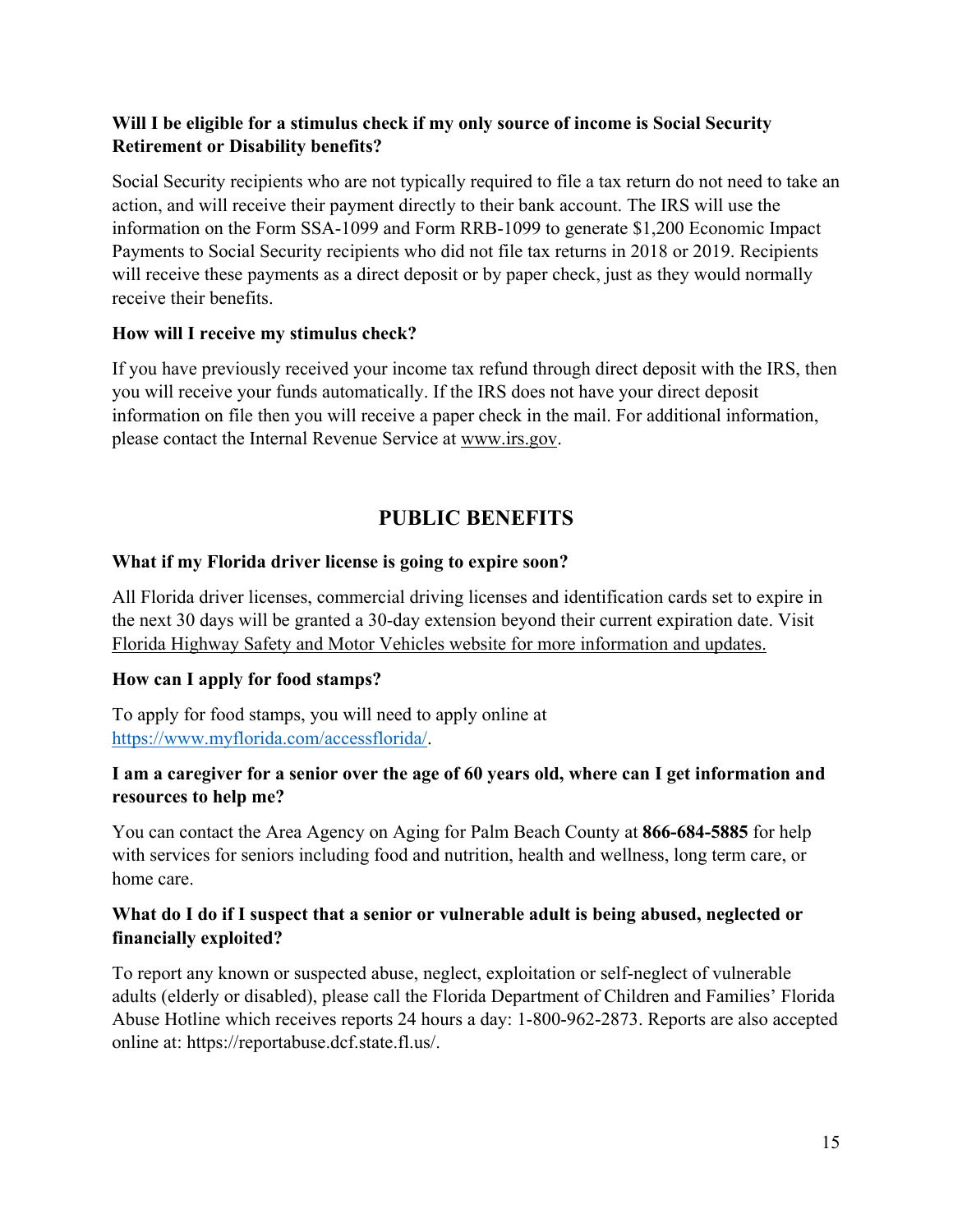## **ADDITIONAL RESOURCES**

#### **\*Please note that the information below is subject to change and for additional details the specific organization should be consulted.**

#### **AUTO LOANS**

If your auto loan lender is not working with you, there may still be options available. Below are some recommendations from the National Consumer Law Center:

#### **AUTO – National Consumer Law Center Recommendations:**

**Keeping Current on Car Payments.** Do not pay credit card debts, medical bills, or other low priority debts ahead of car payments. If you skip payments on low priority debts, you will not be in immediate danger of losing your property. Skip one or two car payments and you risk losing your car. If you find it necessary to miss payments on low priority debts, try to get caught up on your back-payments as soon as possible.

**Keep Your Car's Damage Insurance Current**. If your damage insurance lapses, the creditor is likely to add replacement insurance to your car payments that is much more expensive and offers much less protection than insurance you could purchase yourself. You will have even more trouble keeping up your now higher cost car payments.

**Consider Cancelling Other Insurance and Add-ons.** Often, as part of a car sale, the dealer has sold you add-on products—a service contract, credit life insurance, credit accident and health (or disability) insurance, credit unemployment insurance, GAP insurance, theft protection, tire protection, key fob replacement, or an auto club membership. These add-ons are often overpriced or even worth very little. Find out whether you can cancel these add-ons and get a rebate of the unused part of their cost. The rebate may help you make one or more of your payments on the car and may make future payments lower.

**Negotiate with the Creditor.** Some creditors may be willing to allow you to skip a payment or make a payment late. If you get an agreement, confirm it in writing. Make sure the agreement is one that you can comply with. For example, if the creditor allows you to make a payment ten days late, make sure before you agree to this that you really can make the payment then.

**Sell the Car.** If you cannot afford your car loan payments, insurance, and maintenance costs, you are generally better off selling the car than having it repossessed. Selling the car yourself before it is repossessed will bring in a much higher price than a repossession sale would, you will not have to pay the creditor for the creditor's repossession, storage, and sales expenses, and you can obtain a larger rebate on any service contract, automobile insurance, or credit insurance that you cancel along with the sale. Your credit rating will also be higher than if the car is repossessed.

Because the creditor has a lien on your car, you can only sell it with clear title if you use the sale proceeds to pay the creditor the full outstanding balance. If you cannot sell the car for as much as is owed on the loan, you will have to pay the creditor the difference, unless you convince the creditor to take less.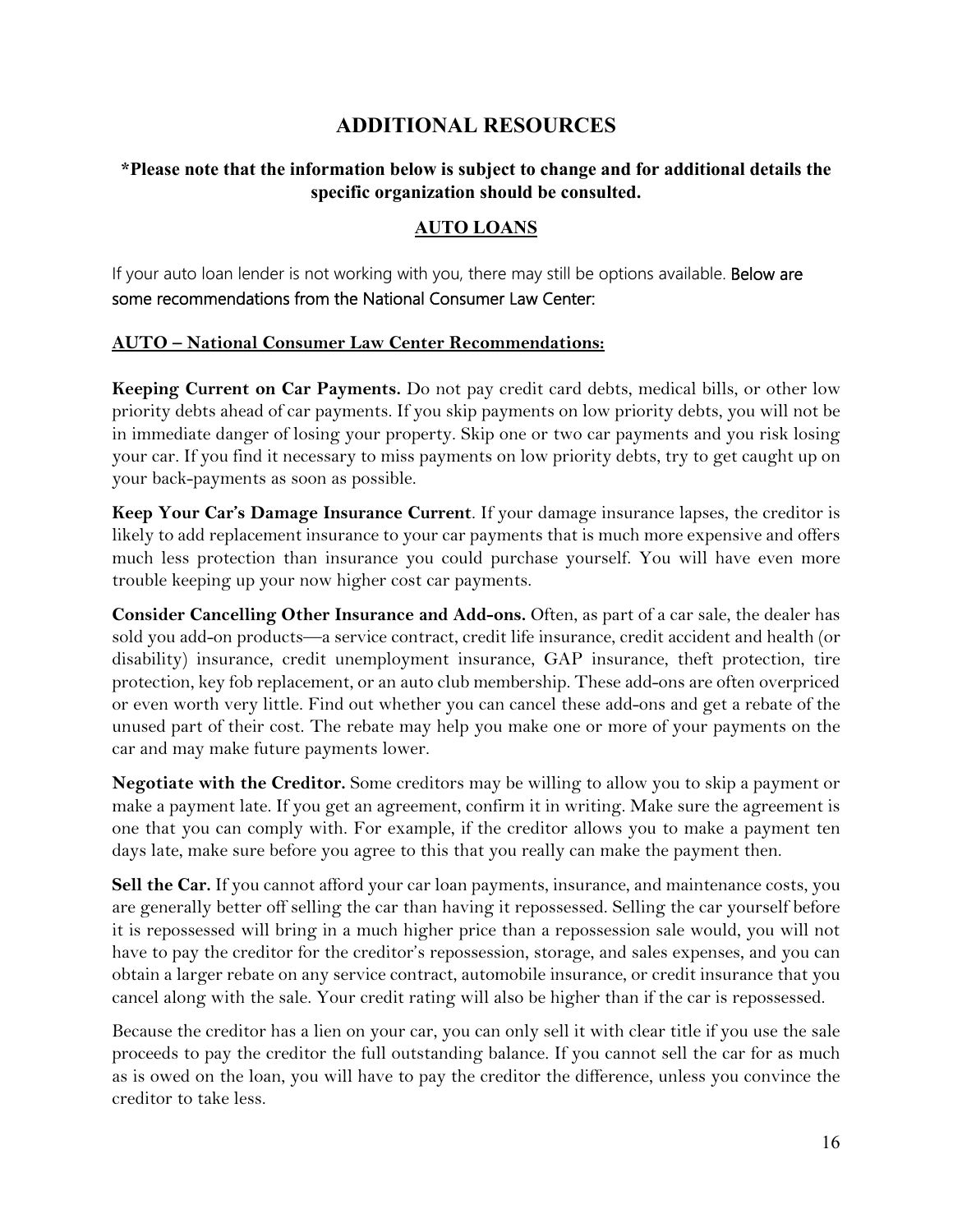#### HYUNDAI

Offering up to six months of payment coverage if you bought a Hyundai between March 14 and April 30, 2020 and lost your job this year. It's also offering up to three months of deferred payments through April 30, as well as other coverage for customers who recently lost their job. Link to Hyundai: https://www.hyundaiusa.com/us/en/assurance/hyundai-assurance

#### **MORTGAGE RELIEF**

#### **Here is a list of what banks and mortgage companies are doing to help customers affected by the coronavirus:**

#### ALLY

Effective Wednesday, March 18, Ally is offering the following financial support initiatives: Will defer payment for existing auto customers for up to 120 days without incurring late fees or finance charges. Will give new auto customers the option to delay first payment for 90 days. Will defer payment for existing mortgage customers for up to 120 days without incurring late fees or finance charges. Will waive overdraft, expedited checks and debit card fees for existing bank customers for the next 120 days.

Link to Ally: https://www.ally.com/coronavirus-response/?CP=EML400001705

#### BANK OF AMERICA

Will refund overdraft fees, non-sufficient funds fees and monthly maintenance fees upon request for banking and small business customers. Will defer payments and issue refunds on late fees upon request for banking and small business customers. Will defer payments and issue refunds on late fees for small business loans upon request. Will defer payments, with payments added to the end of the loan, for auto loans upon request. Will defer payments, with payments added to the end of the loan, for mortgages and home equity lines of credit upon request. Will pause foreclosure sales, evictions and repossession.

 Link to BOA: https://about.bankofamerica.com/promo/assistance/latest-updates-from-bank-ofamerica-coronavirus

#### CAPITAL ONE

Will offer financial relief options upon request, including limiting fees, providing minimum payment assistance and offering deferred loan payments. Link to Capitol One: https://www.capitalone.com/coronavirus/

#### JPMORGAN CHASE

 The bank has said it will offer additional assistance to those affected by coronavirus. Link to Chase: https://www.chase.com/digital/resources/coronavirus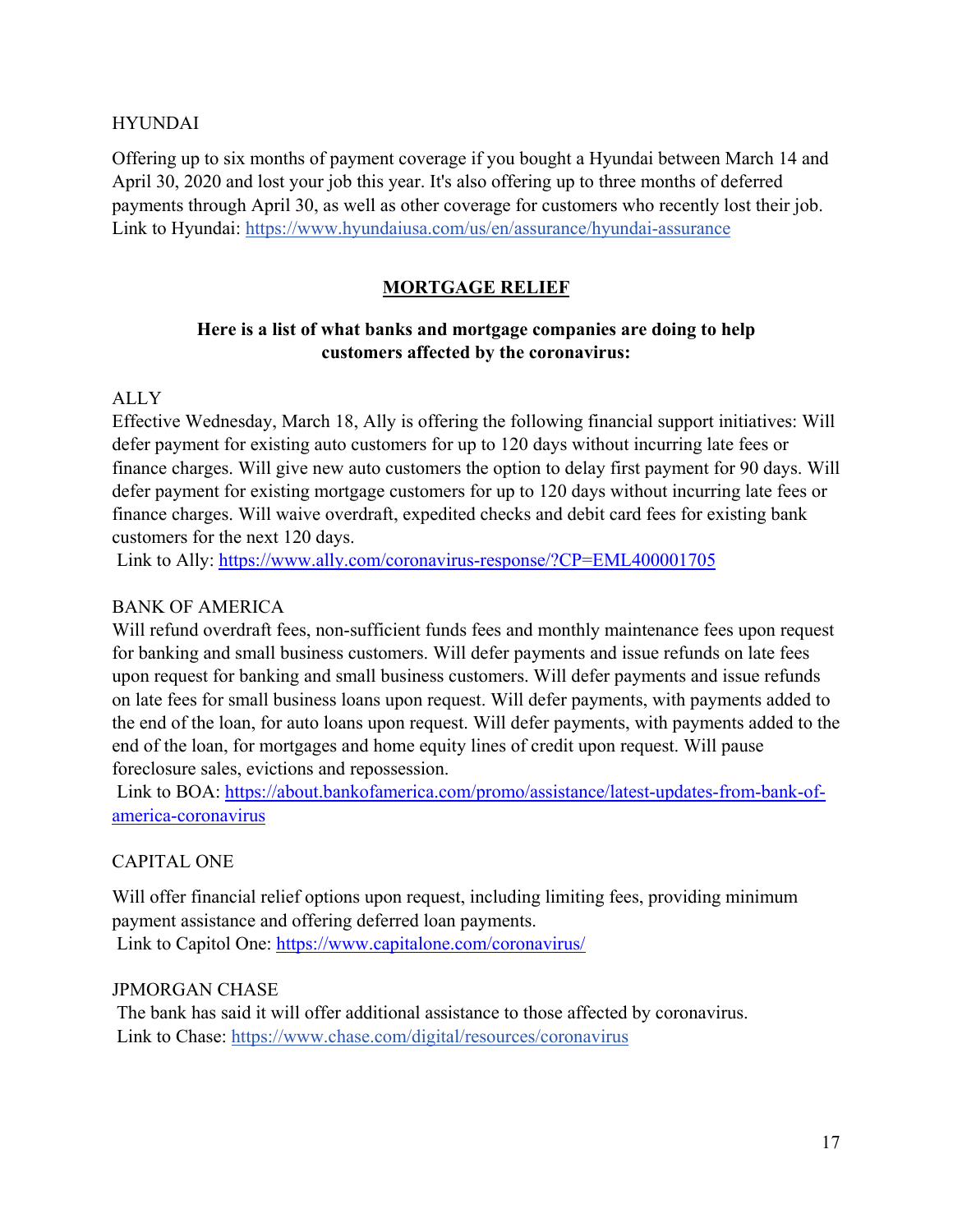#### JP NUTTER MORTGAGE (Reverse Mortgages)

Effective March 18, 2020, JP Nutter will waive the assessment of new late fees for customers for the next 90 days. **Effective March 18, 2020, JP Nutter will suspend negative credit reporting for payments that are received after their due date for the next 90 days. Please note that this is not applicable to loans that have previously been reported as delinquent**. As an example, if a customer has not made their January and February 2020 mortgage payments, and is also not able to make their March 2020 payment, JP Nutter will continue to report them as 60 days delinquent to their credit bureaus as opposed to 90 days delinquent.

Effective March 18, 2020, foreclosures have been placed on hold for 90 days. If you are currently delinquent on your mortgage loan, JP Nutter will not refer your loan to foreclosure during this time period. JP Nutter has a several assistance programs that may assist you during this time. We strongly encourage you to contact the Default Counseling Department at 800-943-7334, ext 1865 or our Loss Mitigation Department, ext 1863, to discuss what program may work best for you.

#### CITI

Effective Monday, March 9, Citi will do the following for an initial 30 days: Will waive fees on monthly services and penalties for early CD withdrawal for banking customers. Will waive monthly service fees, remote deposit capture charges and penalties for early CD withdrawal for small business customers. Offer credit line increases and collection forbearance programs for credit card customers. Offer a range of hardship programs through their service provider, Cenlar FSB, for eligible mortgage customers. Link to Citi:

https://online.citi.com/US/JRS/pands/detail.do?ID=covid19

#### SANTANDER BANK

Will temporarily suspend payments, as well as refund late payment and overdraft fees for bank customers, stop collection calls, suspend mortgage and home equity line of credit foreclosures. It will also waive early withdrawal penalties on CDs and waive outgoing wire fees for customers. Will offer extensions and payment deferral accommodations for small business clients. And will offer credit card limit increases. It will also expand payment deferrals, waive late charges and issue lease extensions. Link for Santander: https://www.prnewswire.com/newsreleases/santander-us-announces-covid-19-relief-efforts-301028271.html

#### TD BANK

Will offer financial relief options upon request, including fee refunds, early penalty-free access to CDs and payment extensions. Link for TD Bank: https://www.td.com/us/en/personalbanking/COVID-19/

#### WELLS FARGO

Will offer fee waivers, payment deferrals and other expanded assistance for credit card, auto, mortgage, small business and personal lending customers who contact Wells Fargo directly. Will suspend residential property foreclosure sales, evictions and involuntary auto repossessions. Link to Wells Fargo: https://www.wellsfargo.com/jump/enterprise/coronavirus-response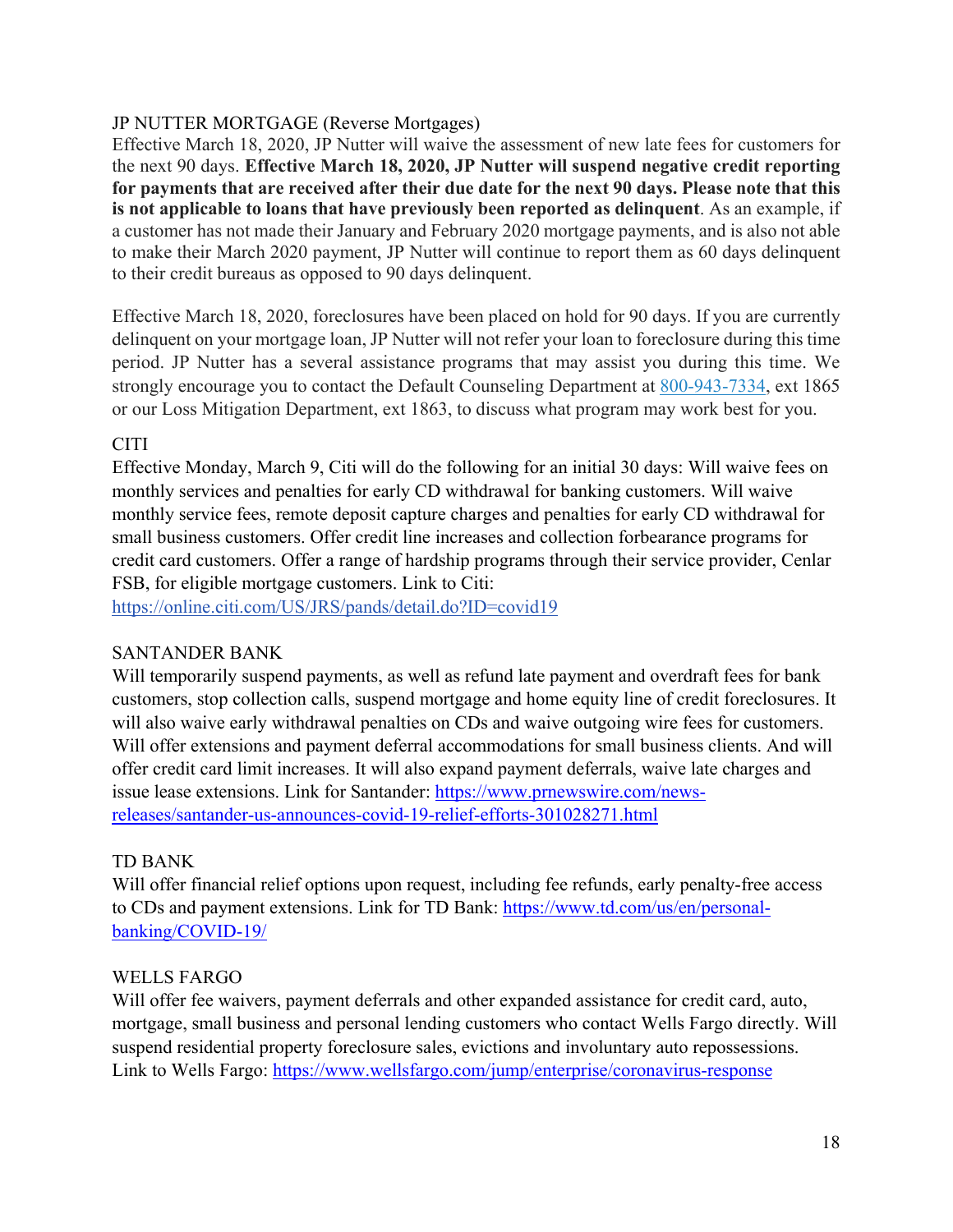#### **CREDIT CARD RELIEF**

#### Credit card issuers offer customer assistance in response to Coronavirus:

#### Additional information and resources can be found at https://www.bankrate.com/banking/coronavirus-list-of-banks-offering-help-to-customersfinancial-hardship/

#### American Express

According to reporting from The Points Guy, American Express cardmembers who experience financial hardship as a result of coronavirus can reach out to Customer Care Professionals by calling the number on the back of any Amex card, using online chat or through the Amex app. The issuer is working with customers on an individual basis to find personal solutions which may include waiving late fees or return check fees, waiving interest charges for a period of time, reduced monthly payments or a temporary interest rate reduction.

#### Bank of America

Bank of America has a help page / https://about.bankofamerica.com/promo/assistance/latestupdates-from-bank-of-america-coronavirus for customers to find resources they can use if affected by coronavirus. Call the number on the back of your card or reach out online or via mobile app to ask about individual assistance options or the bank's hardship program.

#### Barclays

Customers already experiencing difficulty or anticipating problems making payments are encouraged to reach out to the specialist teams at Barclays for assistance. The issuer is also "enabling customers to apply for a temporary increase on their credit card limit."

#### Capital One

Cardholders are encouraged to use digital tools online and via the Capital One mobile app for account management. According to the same New York Times report, Capital One may allow eligible cardholders facing hardship to skip payments without accruing interest, but those impacted financially by the virus should contact Capital One to work out an individual solution.

#### Chase

Account holders who have been affected by coronavirus should call the number on the back of their credit card or on their monthly statement.

#### Citi

Eligible Citi credit cardholders may make use of "always on" assistance programs, which include credit line increases and collection forbearance options. According to a representative from the issuer, cardholders are encouraged to reach out if they need assistance so Citi can work with them individually to understand their particular needs and ensure assistance accordingly.